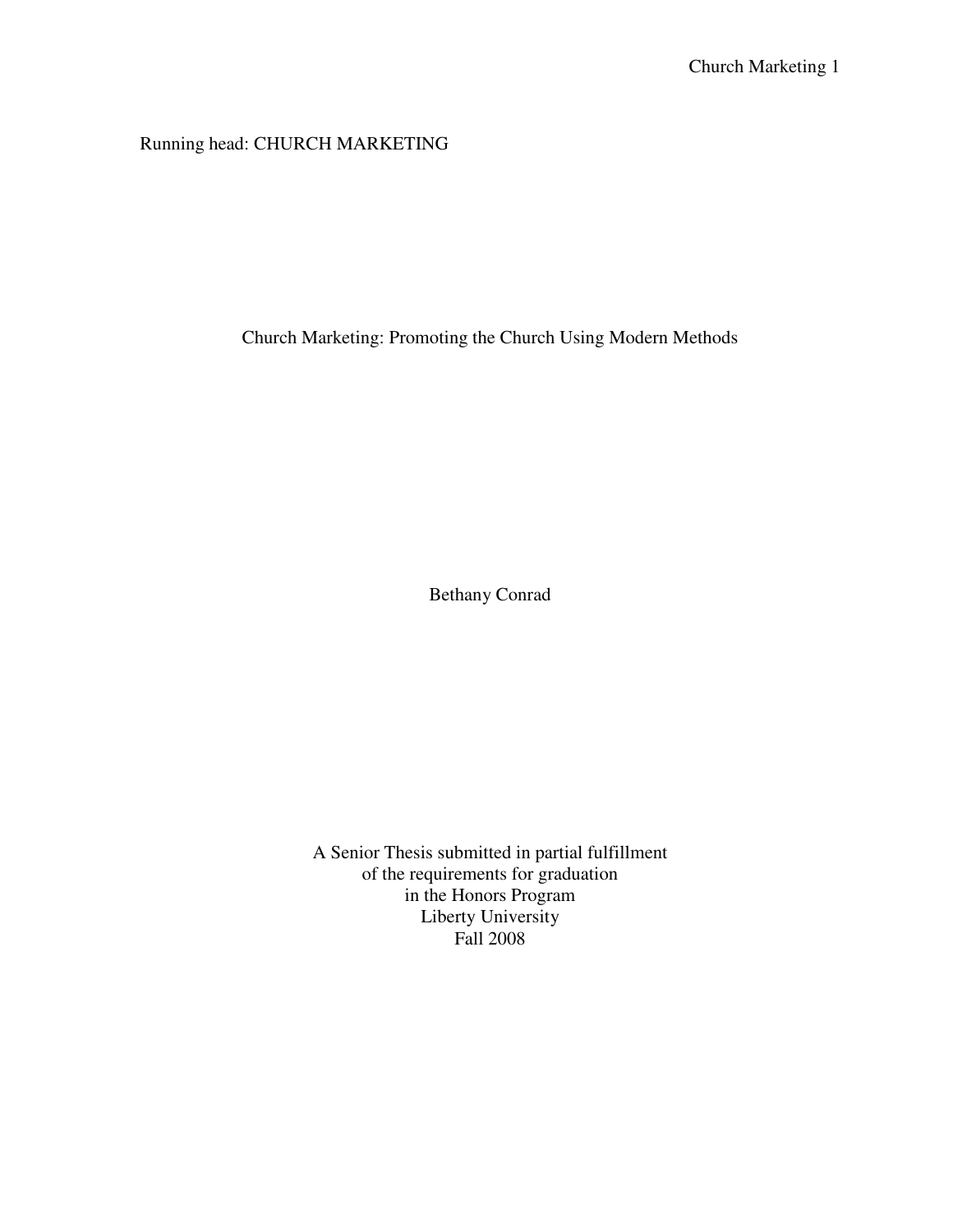Acceptance of Senior Honors Thesis

This Senior Honors Thesis is accepted in partial fulfillment of the requirements for graduation from the Honors Program of Liberty University.

> Terri Cornwell, Ph.D. Thesis Chair

\_\_\_\_\_\_\_\_\_\_\_\_\_\_\_\_\_\_\_\_\_\_\_\_\_\_\_\_\_\_

\_\_\_\_\_\_\_\_\_\_\_\_\_\_\_\_\_\_\_\_\_\_\_\_\_\_\_\_\_\_ Clifford Kelly, Ph.D. Committee Member

> James Borland, Th.D. Committee Member

\_\_\_\_\_\_\_\_\_\_\_\_\_\_\_\_\_\_\_\_\_\_\_\_\_\_\_\_\_\_

\_\_\_\_\_\_\_\_\_\_\_\_\_\_\_\_\_\_\_\_\_\_\_\_\_\_\_\_\_\_ James Nutter, D.A. Honors Director

\_\_\_\_\_\_\_\_\_\_\_\_\_\_\_\_\_\_\_\_\_\_\_\_\_\_\_\_\_\_ Date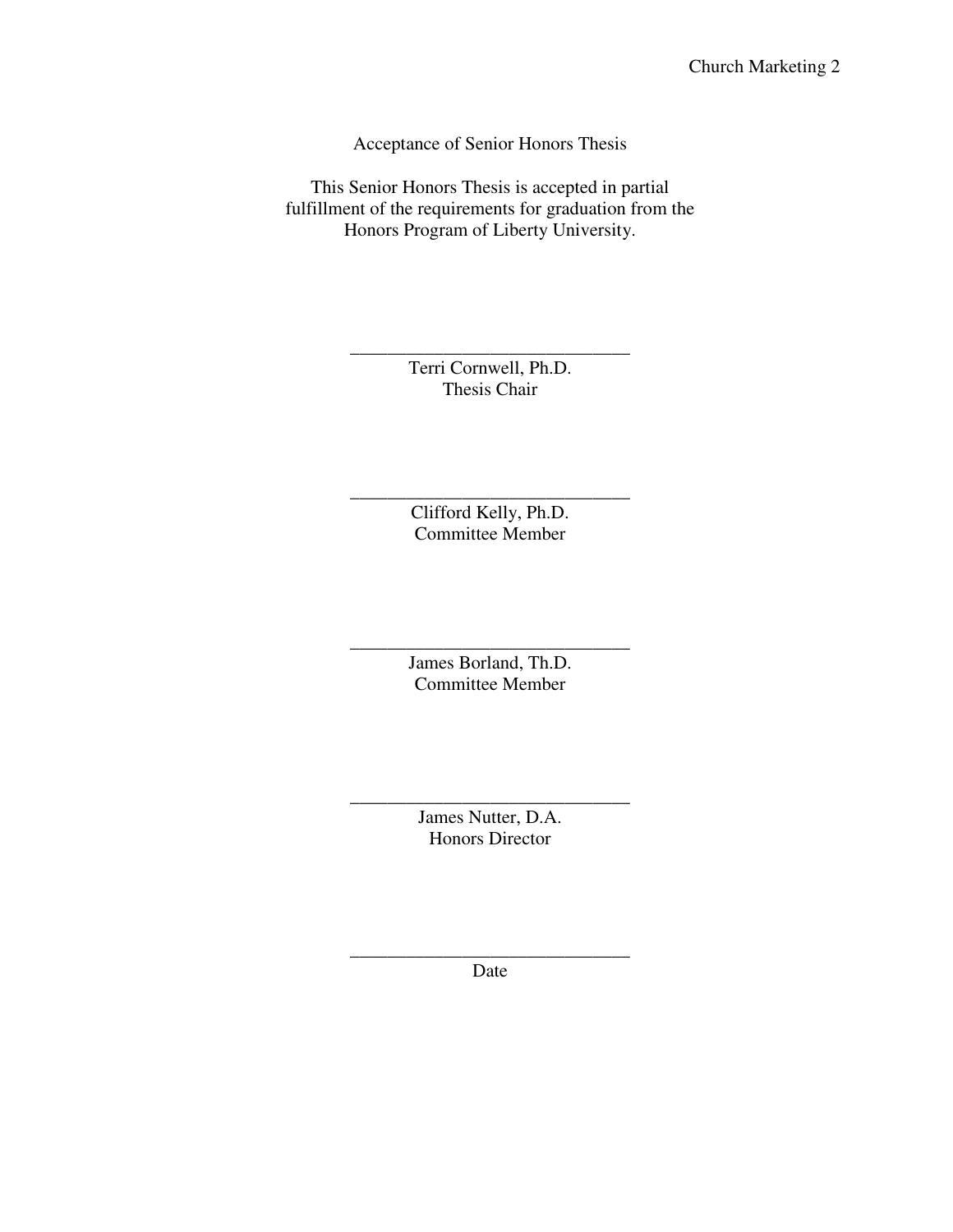## Abstract

Marketing is a part of nearly every aspect of business. Without marketing, businesses would have very little means of communication. It is an essential part of promotion and growth. The same is true within the church. Churches often stray from advertising for a variety of reasons, but marketing and promotion can be a very effective way of fulfilling the Great Commission in a new, unique, and modern way.

 This thesis will illustrate important steps in developing a communications plan for the marketing of local church. Research was done on existing marketing plans in both the business and church setting. The end goal of this thesis is to show that marketing can benefit the church and is truly Biblical at its very core.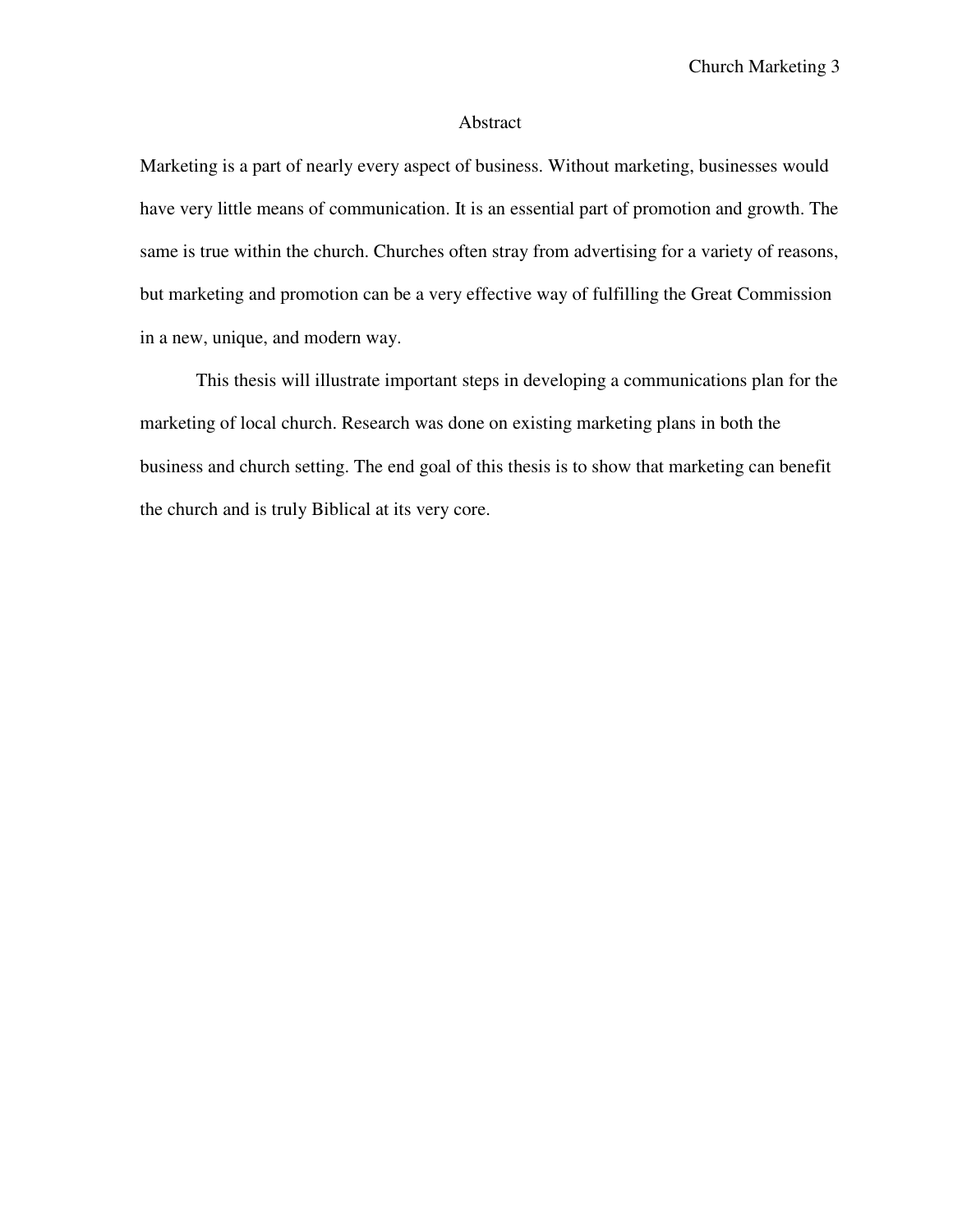Church Marketing 4

Church Marketing: Promoting the Church Using Modern Methods

As society has grown in complexity, competition for public favor has become far more difficult to achieve. This difficulty has led to the development of the social science called integrated marketing communications, which seeks to bring about an understanding between any group and its public as to the purpose and function of that group and to persuade the public of the group's message.

The role of communication in a business, or any organization, is the cornerstone that everything is built upon. Disanza and Legge (2005) write, "A person's success in business or professional career depends in large measure on the ability to communicate with others" (p. 1). Without communication, an organization cannot function. The purpose of any organization is in some way to communicate information. Whether that information is the effectiveness of a product or the quality of service, every company or organization communicates something.

The church is no exception. There is a message to be communicated, not because it will raise more money or because it will increase awareness, but because it forms the very foundation of our lives. It is what we live for and why we do what we do. In today's society, it is necessary for the church to do more than just talk. The church must act. Words are empty, especially in advertising, if they are not backed by actions. The church seems to have a grasp on action within the church. It is not difficult to produce a crowd for a church-wide event or service, but what the world needs is for the church to become active outside its own walls (Stuber, 1951).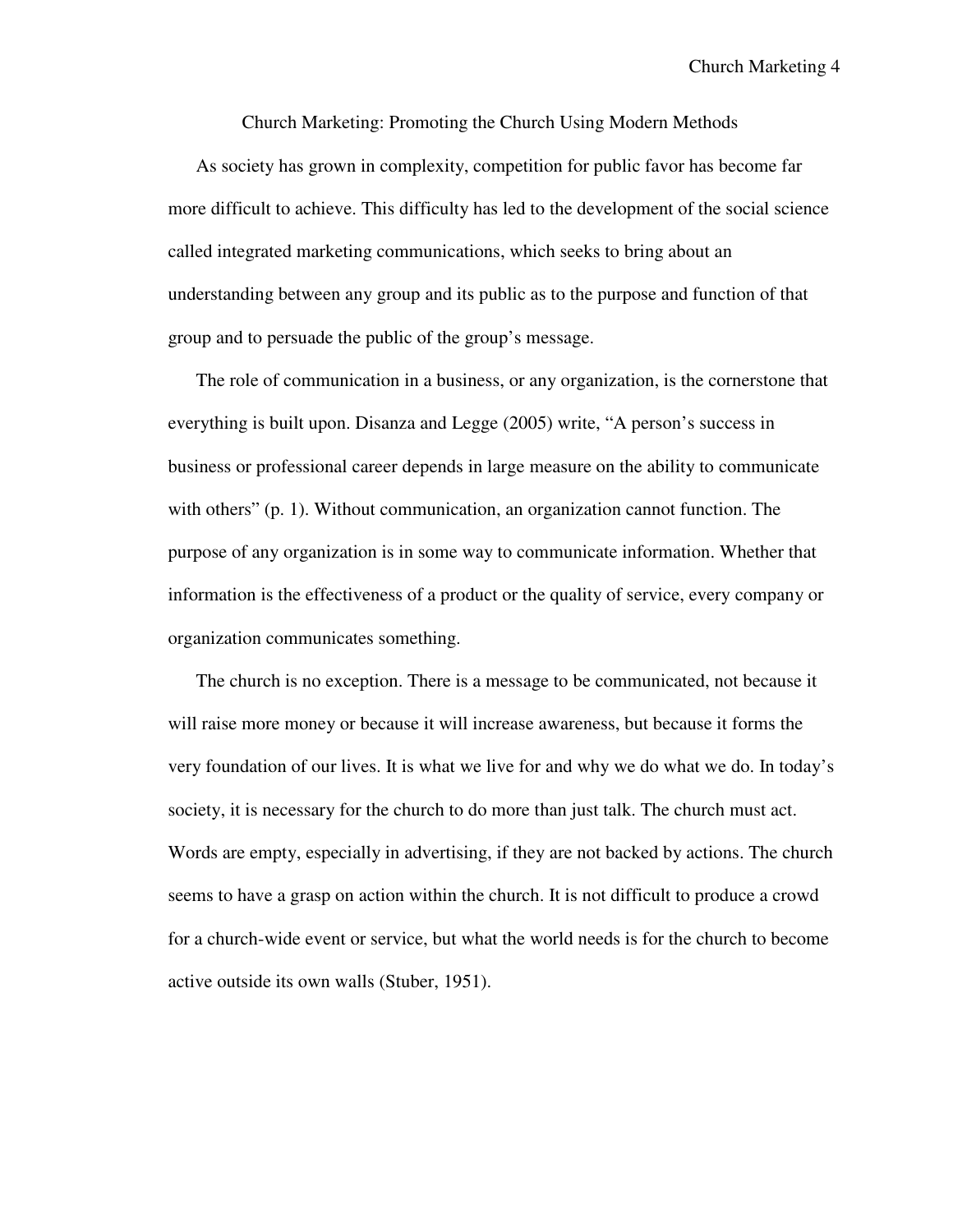The church has something that the world needs: Jesus Christ. Marketing is not be for personal gain. The church should market because the information that is within is something that the world truly must know about. Life itself depends on it!

Churches have never really lacked for public relations. Throughout the history of time, churches have been running public relations promotions, advertising, and creating marketing plans. Media coverage does not seem absent at the most inopportune times; however, intentional advertising seems to be a more difficult topic for churches to tackle. It is often a shot in the dark as audiences are broad and difficult to define. Most churches can run a promotion that will fill the sanctuary and increase the budget, but these occurrences seem to be short-lived and lack lasting inspiration (Harral, 1945).

Churches do not have the luxury of assuming that they are communicating effectively with their communities in this day and age. There are so many different avenues for people to find a system of beliefs that the church is fighting just to have a voice. An assumption that the church is effectively communicating when it is not could actually be the very thing that creates a barrier between the church and those it is trying to reach.

It is vital that the church have an understanding of the role of communication so as to reach its audience where it is. In some aspects, the church must function as a business in order to be productive.

In *Quoting God*, the author writes, "Christianity has probably paid more attention than any other to communication" (Badaracco, 2005, p. 233). The author goes on to support this point by quoting the Great Commission found in Matthew 28 as the cornerstone of the mission of Christians. Communication is a huge part of the church and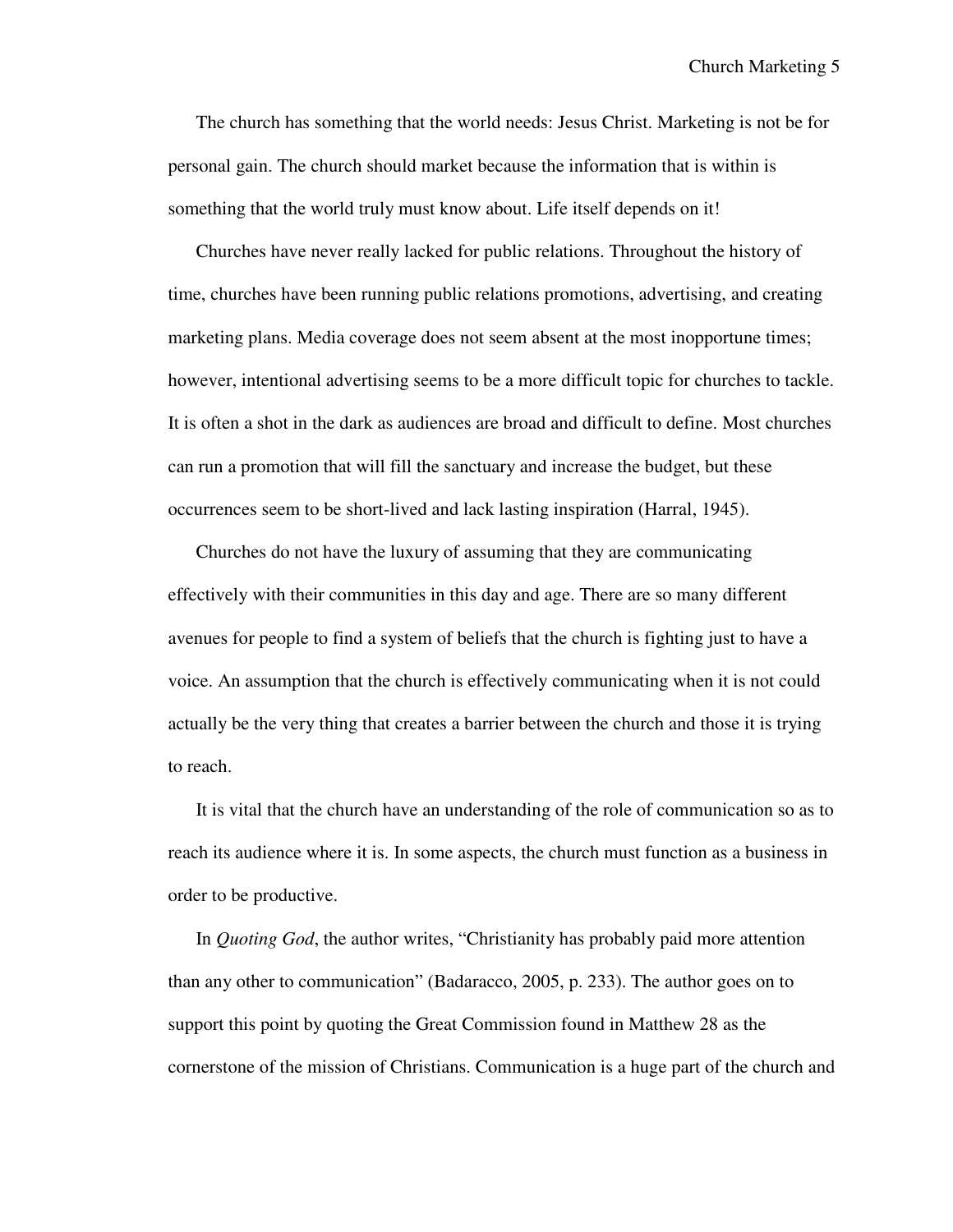Christianity regardless of whether it is recognized as such. It seems that many Christians are afraid of the "secular lingo" that is tied to communications because it implies wrong meanings. Words such as public relations, advertising, and marketing are taboo in a world that depends solely on the Bible to speak for itself. While the Word of God has every ability to speak for itself and clearly define its own message, the Lord has equipped Christians to follow His command in the Great Commission and to use given talents and resources to do so.

# Integrity

Integrity plays a key role in the successful completion of many communication ideas or projects. For example, an entire advertising campaign could be designed around a concept that is false, however, if it is appealing to the consumer, it is considered a good advertisement. Integrity does not always make the best friend of success in many marketing situations. Maintaining integrity is important not only for one's personal character but also for the sake of one's company and the consumer's ability to trust in that organization.

In a church, integrity in communication will form an especially large part of effective public relations and advertising. Not only are people looking for answers and decisions, but they are searching for truth. Nonbelievers often attend church with the purpose of finding answers in life. They do not come to a church with the intent of being persuaded into something that is untrue. It is important for a public relations professional in a church to send the initial appeal of the church and present the many reasons as to why a visitor would desire to visit. These ideas should be well thought out and honest presenting the facts and truths that represent all that the church is. Once the person has made the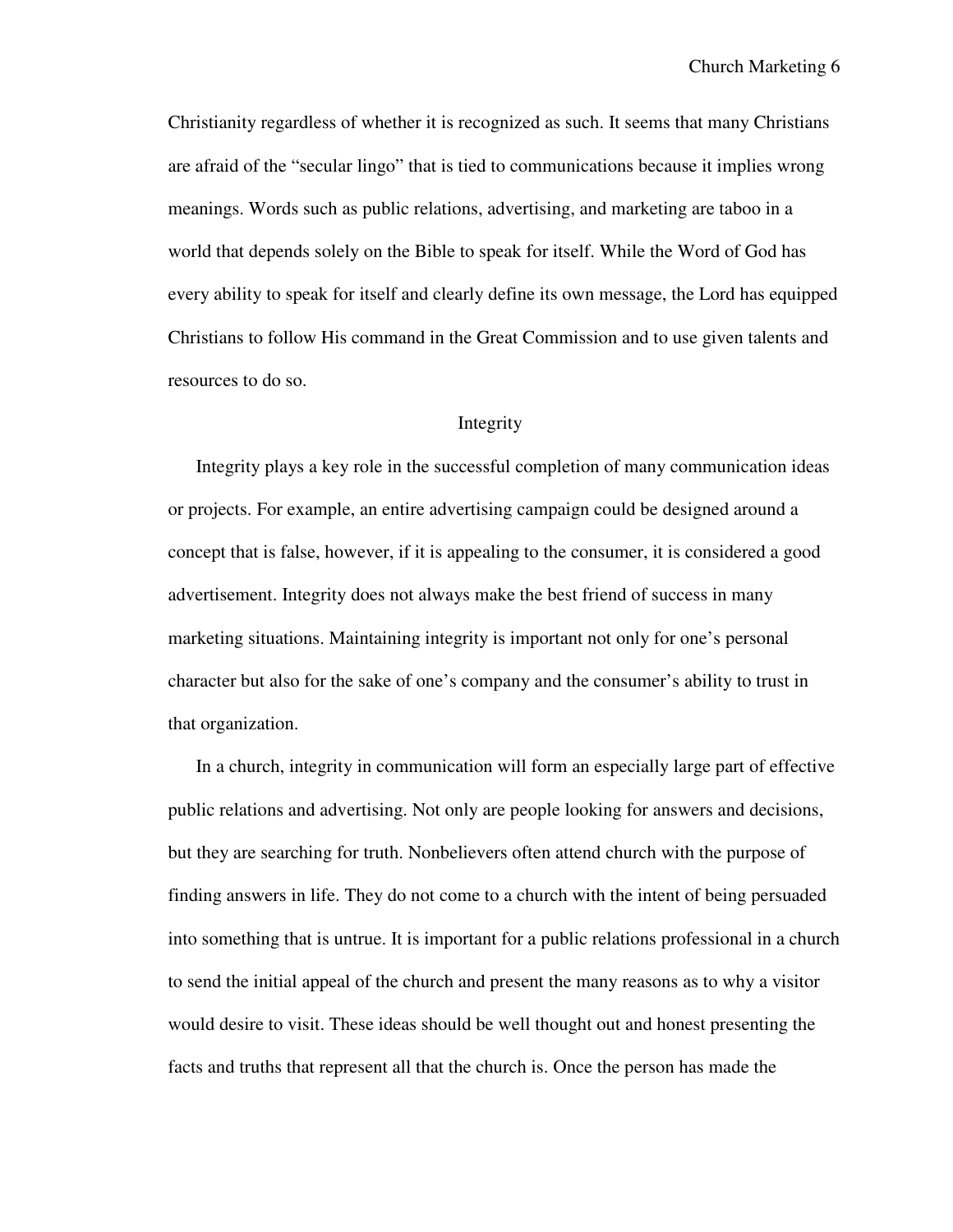decision to attend the church, it is important that the church use the objectives that were formed to present the truth of its message and fulfill its goals as followers of Christ.

## Integrated Marketing Communications

Integrated marketing communications (IMC) is defined as follows: "The process of using promotional tools in a unified way so that a synergistic communications effect is created" (Semenik, 2002, p. 560). Plainly stated, IMC brings together all aspects of communication to achieve a final goal that would not be possible without combining the various elements. This definition clearly shows the purpose of combining marketing, advertising, public relations and other aspects of communications to achieve a common goal of clear communication.

Meaning is taken away from every situation, event or conversation. Preconceived notions develop into actual thoughts and are assigned to different topics. These meanings are what determine the effectiveness of communication. They interpret words and bring understanding to thoughts.

Shared meaning occurs when two people interpret an experience or event in the same way. This happens quite often. Shared meaning can develop independently or simultaneously. Either way, this shared meaning plays a crucial part in the communication of an organization.

Disanza and Legge (2005) define communication as, "an exchange of messages between individuals for the purpose of creating or influencing the meaning that others assign to events" (p. 5). This definition shows a broader term of communication that acts as an umbrella to public relations and advertising. It is important to understand this definition in order to grasp the synergistic effect of communications as a whole.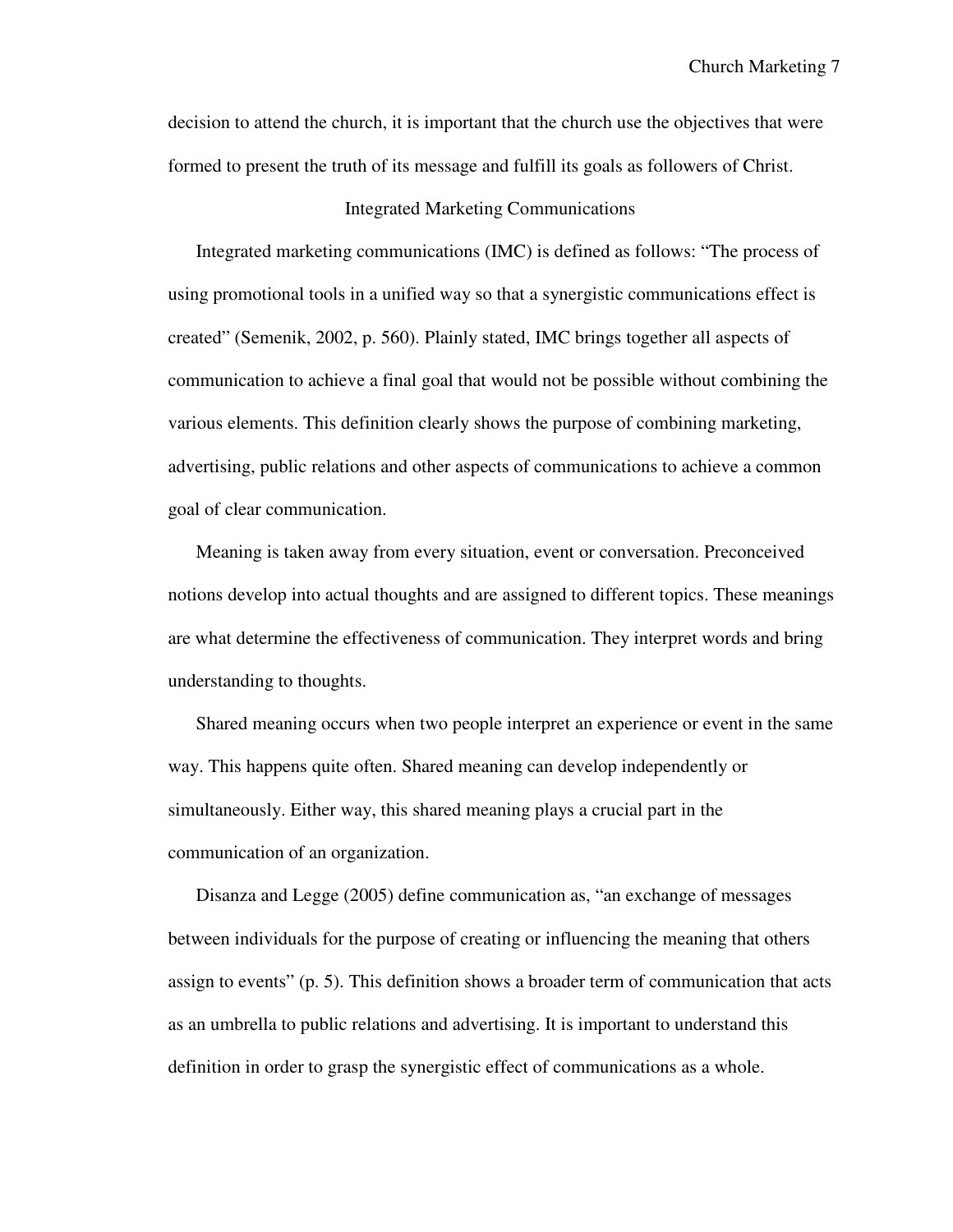Church Marketing 8

#### Public Relations

Public relations is a term that is often viewed with a negative connotation mainly because the most popular form of public relations is crises communication. People only seem to notice the pubic relations department when something goes wrong. This, however, is not at all the case. There are so many different aspects of public relations that go into any organization on a daily basis. Although basic public relations principles are standard, the methods and reality of these principles are very different. Webster (1998) defines public relations as follows: "the actions of a corporation, store, government, individual, etc., in promoting goodwill between itself and the public, the community, employees, customers, etc." (*Random House Webster's Unabridged Dictionary,* 1998, p. 1563).

Cutlip (1964) defines public relations as "the conscious effort to motivate or influence people, primarily through communication, to think well of an organization, to respect it, to support it, and to stick with it through trial and trouble" (p. 4). This promotion of goodwill may not directly express a call to action, but in partnership with marketing and advertising, public relations seeks to support where advertising seeks to persuade.

There are many other descriptions that could accurately define public relations. However, these definitions share several common characteristics. Motivation of others, acceptance and understanding, communication and a decided approach are all a part of effective public relations.

While many could view public relations in a church as a very small part of everything that goes on, it is actually one of the most important aspects of church ministry. Bringing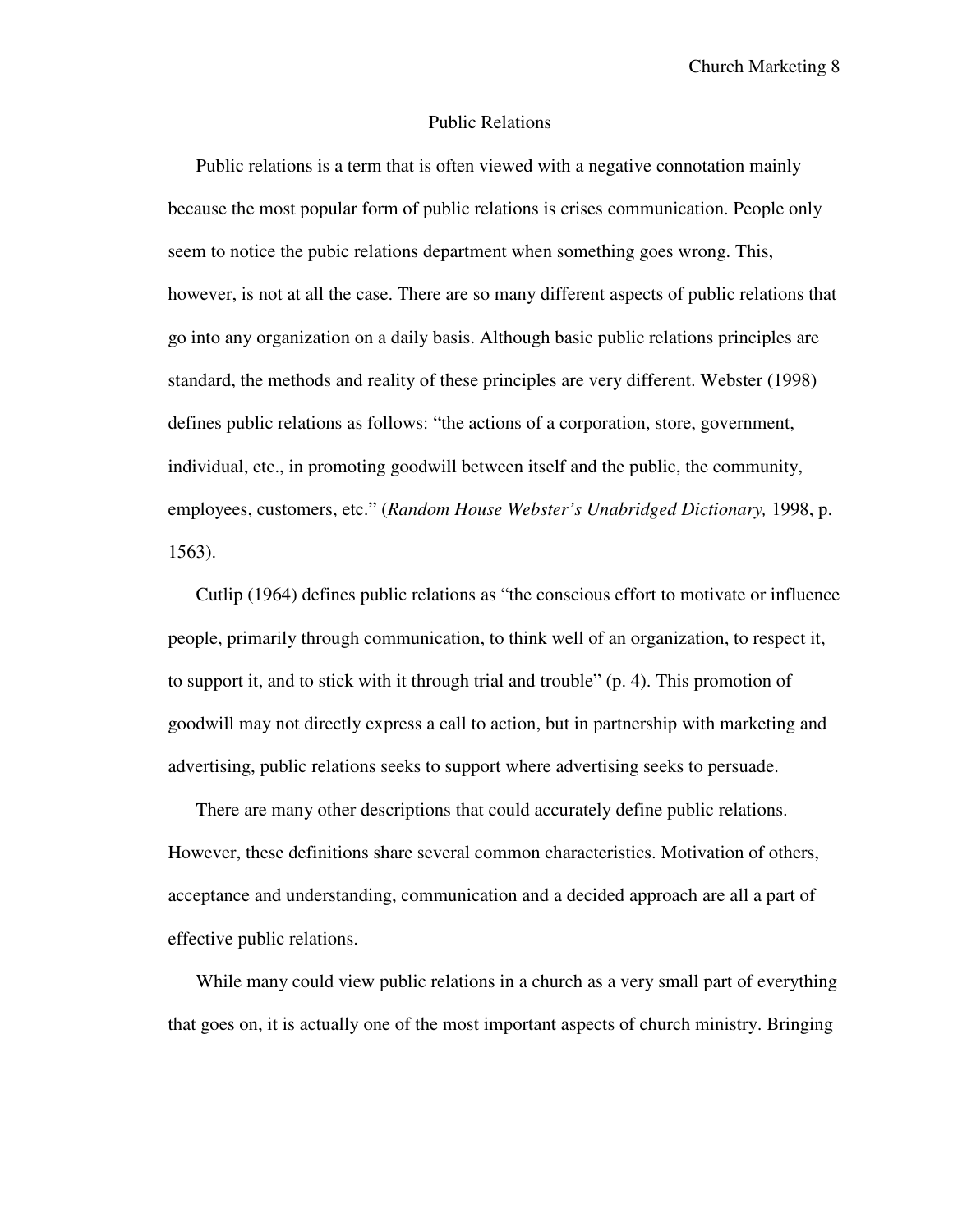together professional communication and ministry will help the church to effectively grow and relate a message that is inherently filled with the message of Jesus Christ.

Williams (1985) states, "Every organization by its mere existence has public relations. Only the quality of those relations- good, bad or indifferent- may be unknown to the members of that organization" (p. 13). As this quotation clearly states, every organization, including churches, have public relations. Instead of questioning why a church would need public relations, perhaps a better inquiry would be how does a church make public relations planned and intentional?

There are several reasons why a church needs planned public relations. Ultimately, the goal of a church impacts local families, friends, neighborhoods, communities and even our world. Each individual church has a different mission statement or specific goal, but the overall purpose should be the same. Planned public relations promotes the body of believers and their goals. Craig (1977) states, "Public relations in its truest sense is the practice of telling and living the truth with a group of people in order to ultimately secure a favorable response (p. 10).

Teaming public relations and advertising brings together a synergistic communications effect that many businesses and churches are already using. There are several key parts to making the public relations and the advertising come together. Different aspects of these topics form the communications effect that can make or break an organization, including a church.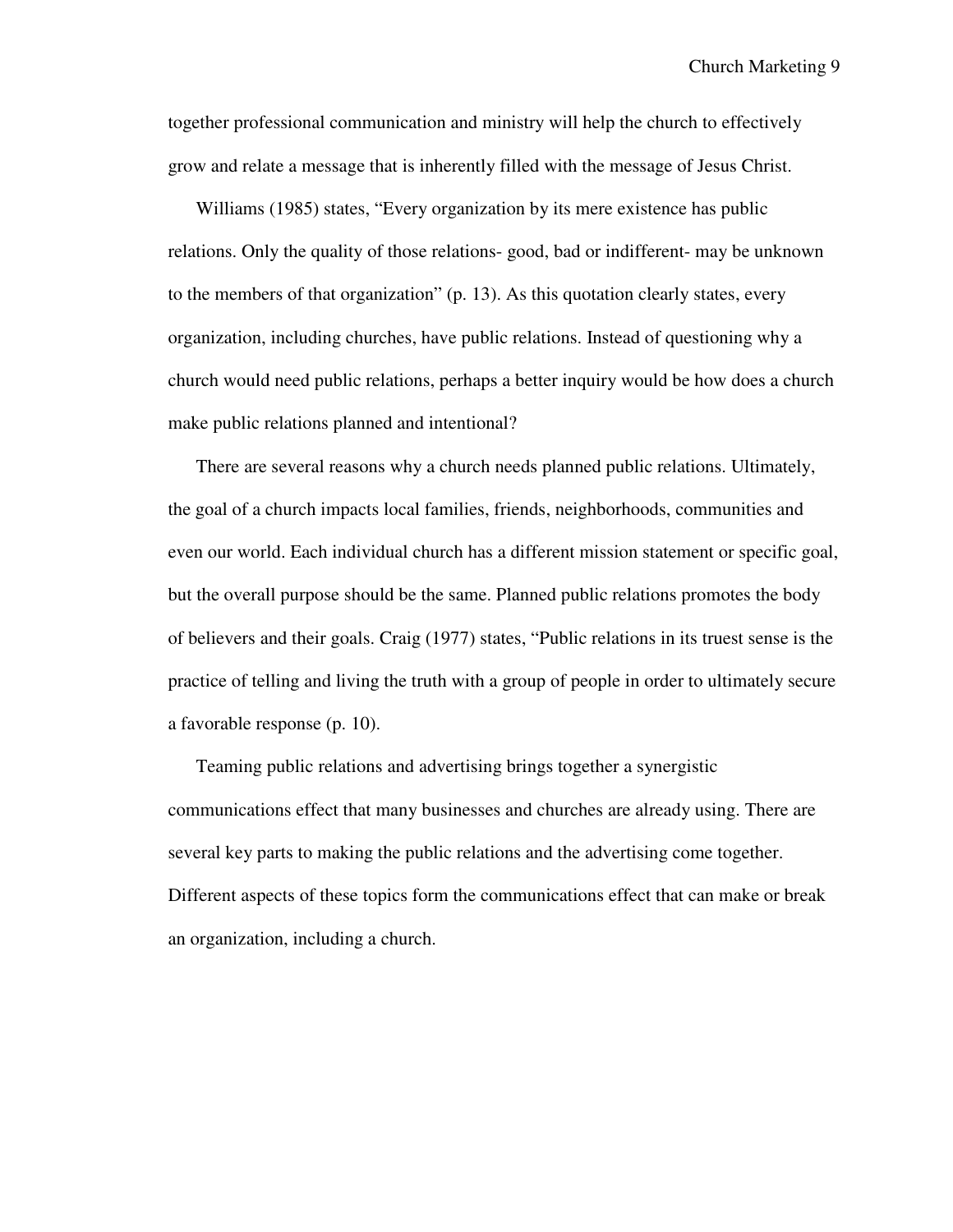#### Advertising

Advertising is primarily a method of persuasion. It can be a very effective tool for communicating vital information and informing consumers about something they truly must know.

When an advertisement is placed for a product or service, it is an attempt to persuade the consumer that the given product is the best there is. While there may be slightly different interpretations of what is seen in the advertisement, the goal of the advertiser is to create an overall shared meaning of a need for that given product.

The same is true in the church. As events, services, or even opportunities are marketed, the overall idea is to communicate a common meaning. The goal is to produce a response. This shared meaning is a basic principle in the art of communication, but it is vital to success.

Often advertisers address consumers from the perspective of a problem. The product being sold will solve whatever problem the consumer may have. This form of advertising has been used for years and is arguably quite effective.

S. Van Eman, a practitioner in the area of church advertising, proposes a new and interesting perspective on advertising. Van Eman describes the art of Kokoyakyu, which is a form of baseball very popular in Japan. The difference in this sport and those often seen in America is that this sport revolves around the team's strength rather than the opponent's weakness. Van Eman (2008) quotes a Kokoyakyu coach saying, "Sport is like martial arts. We don't aim to expose our opponent's weaknesses but to exert our potential strengths. Our opponent is not the enemy" (p. 1).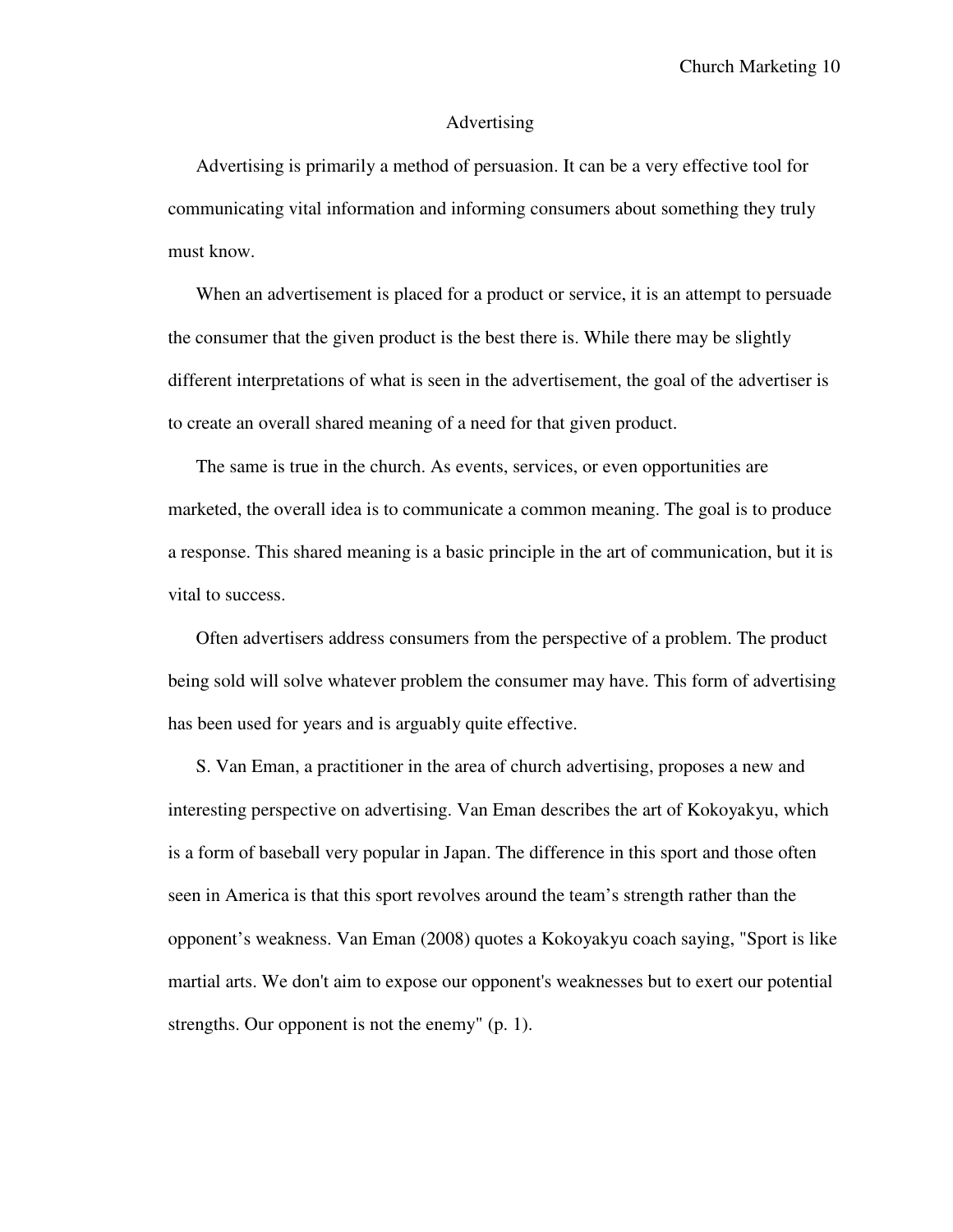If advertisers took this perspective when appealing to consumers, it might prove to show the true worth of a brand or product. The integrity of the brand being promoted is maintained when it does not aim to demean the consumer, but rather, show its value. The church can apply this principle by promoting the benefits of having a church family for support. If the only advertisements consumers see about a church revolves around human weakness and inadequacy, there would be very little motivation to visit.

Advertising is often frowned upon in the church because of the psychological misconceptions that can follow the term "advertising." It is often thought of as a manipulative means of convincing people they need something that they really do not. Obviously, this is not always the case. Advertising can be helpful and informative, however, the stereotype is often true as well. A company's goal is to convince the consumer that the product is a must-have.

### *Methods of Advertising*

 Advertising can be expensive; however, it pays. The return of investment cannot be beat if it is done well and truly creates shared meaning. Many firms find it profitable to spend thousands or even millions of dollars each year to publicize products, events or brands. Familiarity is the best friend of any company. Consumers are not likely to purchase a product they have never heard of. Brand awareness is a basic technique in advertising that is essential to building a solid name that consumers will recognize.

 *Branding.* The church should seek to create an image within the community. Companies often use the term "branding" to describe the logo or image that they hope to instill in the minds of the community. Building rapport within the community will build one's image. Dunkin (1982) says that churches should create a "faith image." He defines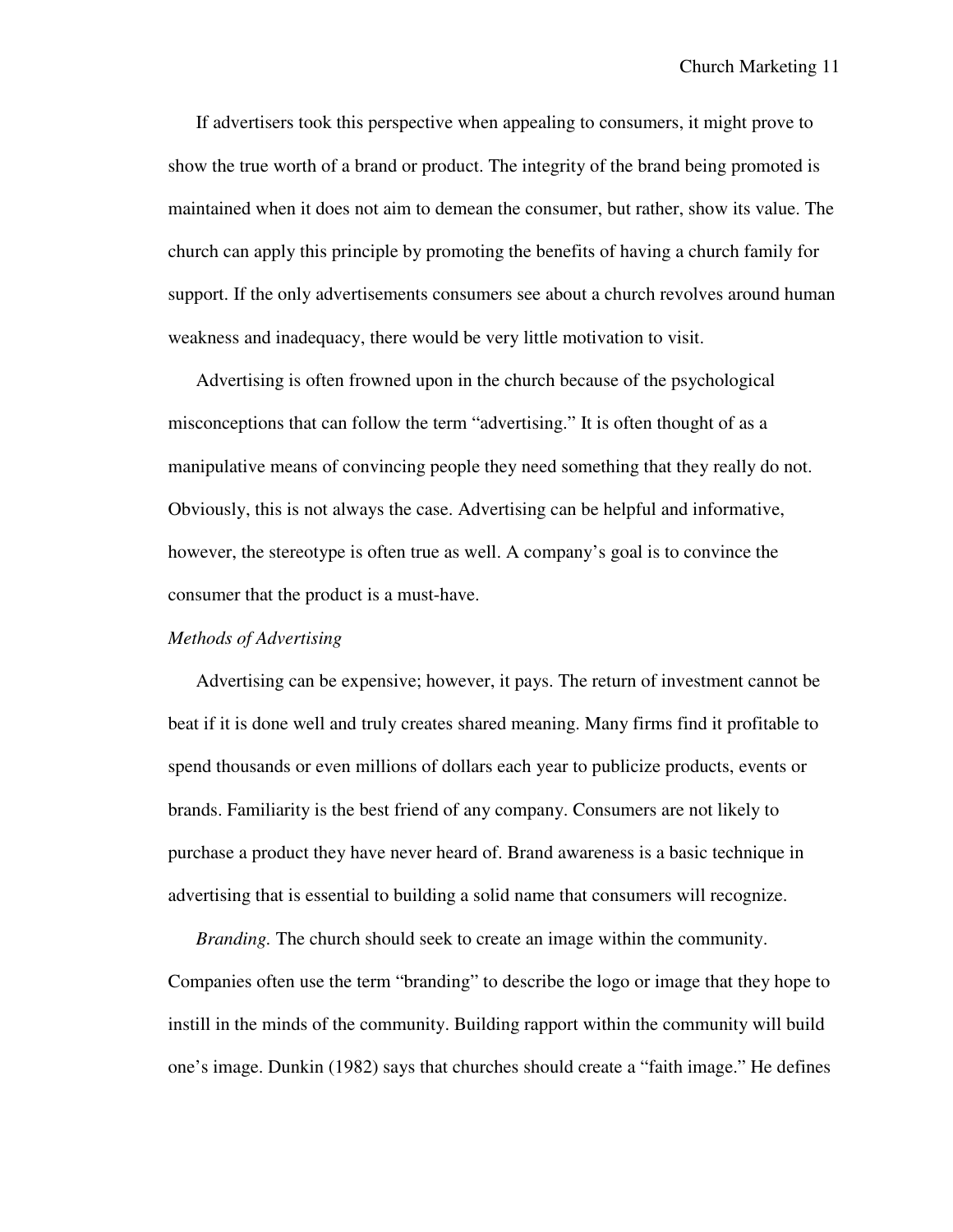this image as one that projects what the church hopes to be (p. 50). It is based on Hebrews 11:1 which states, "Now faith is being sure of what we hope for and certain of what we do not see" (NIV). The idea behind this image is fulfilling an aspiration. If the idea is to be a booming church that is family-friendly and missions-minded, then projecting such an image in the eyes of a community will help the church develop into this idea. It is important, however, to follow-through with the projection of the church. A church cannot be projected as a welcoming church and then have greeters with frowns at every door. Fulfilling a "faith image" requires faith as well as actions. There must be integrity, an agreement between image and actions.

Many churches shy away from advertising because they do not know how to do it properly. Mail-outs, bulletin boards, and the Sunday bulletin seem to be the extent of many churches' advertising departments. Each of these things can play a key role in communicating important information, but they should be given much thought and consideration. To walk into a church and be handed a poorly prepared bulletin that is not visually stimulating gives consumers an immediate first impression that can be difficult to overcome. Taking time to put together a well thought-out bulletin communicates a passion for your church and its activities.

*Mail-outs.* The same is true of mail-outs and even bulletin boards. Mail-outs are a commonly used method of communicating upcoming events. For those who are not already loyal to your church, a sloppy or unattractive newsletter would provide little motivation for attendance. A specialist in graphics or visual media could help to provide a letter that is eye-catching, informative, and effective (Barrows, 1962).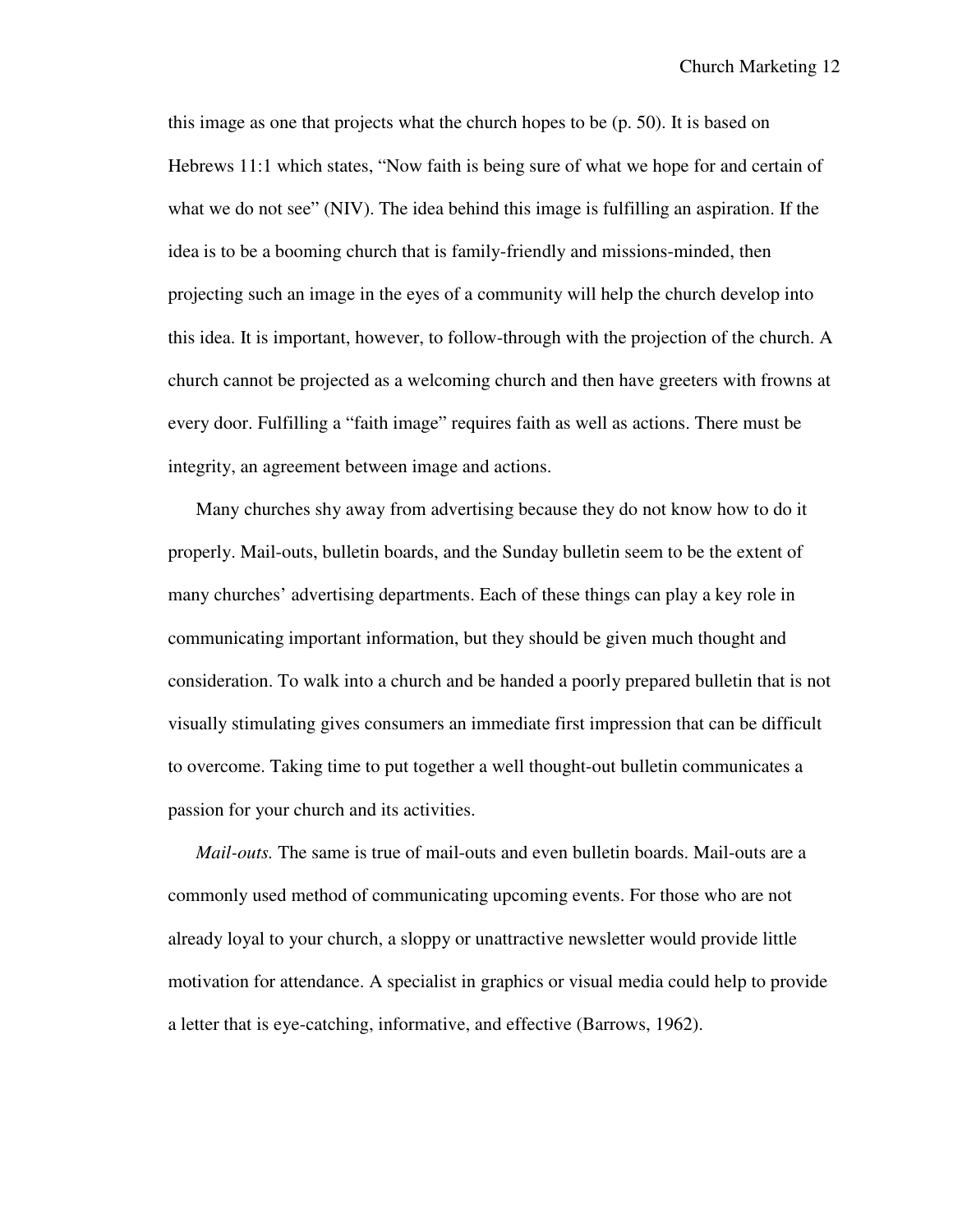*Bulletin boards.* Indoor bulletin boards are a typical decoration at any church. Too often they seem to hold the same design for years at a time. Taking time to think out what would effectively communicate your message to any person who might potentially enter your doors would greatly contribute to the overall aesthetic of the building as well as communicate needed information. Bulletin boards should not be overlooked and brushed off without heed. They can truly be effective in communicating information and adding decoration to otherwise empty walls. Consider the theme of colors and feeling of the church building. Design the bulletin boards to keep with the flow of the church. Make sure that they are updated on a regular basis. Perhaps asking for a volunteer that has experience with graphic or design work to keep the bulletin boards up to date would keep a staff member from becoming overwhelmed by a constant task and would allow the church members to take some responsibility within the church. It is an excellent way to get them involved.

The commodities or fascination that modern companies advertise and promote will never provide the lasting satisfaction of the one thing the church seeks to promote at its core. Obviously the church does not have the monetary possessions to compete with modern businesses because churches do not function for profit. This is not reason, however, to overlook basic advertising principles that can help the church promote its purpose (Edwards, 1970).

When asked if advertising pays, Johnson (1962) writes as follows:

Not if you write in the sky on a cloudy day, distribute handbills to the birds' nests in the neighborhood, paste a 24-sheet billboard poster on the reverse side, garble a radio or TV message, mail a well-written letter to a list of names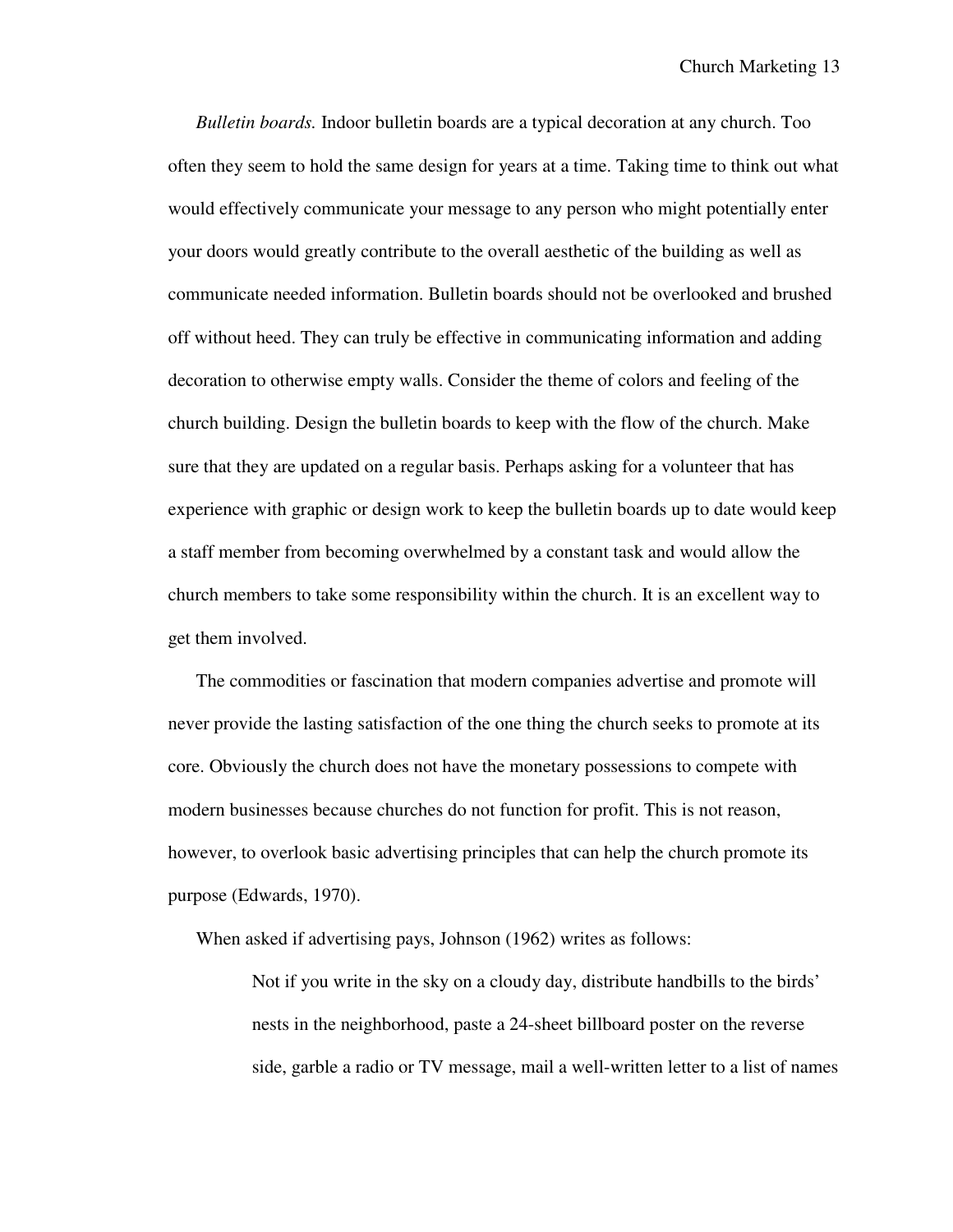whose only addresses are on the tombstones in a cemetery—or in any other way misuse advertising. (p. 52)

 This comical description of misused advertising is an accurate depiction of what often happens in advertising due to poorly managed programs. While this is an obvious hyperbole, the idea is simple. Effective advertising revolves around advertising to the right audience in the right way. Deciding who that is and how to do that is a bit more complicated, but an examination of what true communication is gives a clearer picture of how to use it effectively.

#### **Objectives**

An effective objective is a vital part of any organization's communication. As has already been established, the goal of communication is most often persuasion. Persuasion is accomplished through a common objective.

There are several different ways of creating an objective. The important thing is that there is one and it is purposeful and effective. In the *Christian Communicator's Handbook*, Craig (1977) describes six steps to creating an effective church objective.

The first step in writing an objective, according to Craig, is to discuss the question, "What is the purpose of the church?" There must be an evaluation of why God created the church and what is its reason for existence. There must be an understanding of the reason for the church's being as this will form the foundation of its objective.

Step two is to write a tentative statement of objectives. Often the finalized objective will be the combination of several objectives made into one. The objectives should reflect why the church exists and part of what it hopes to accomplish.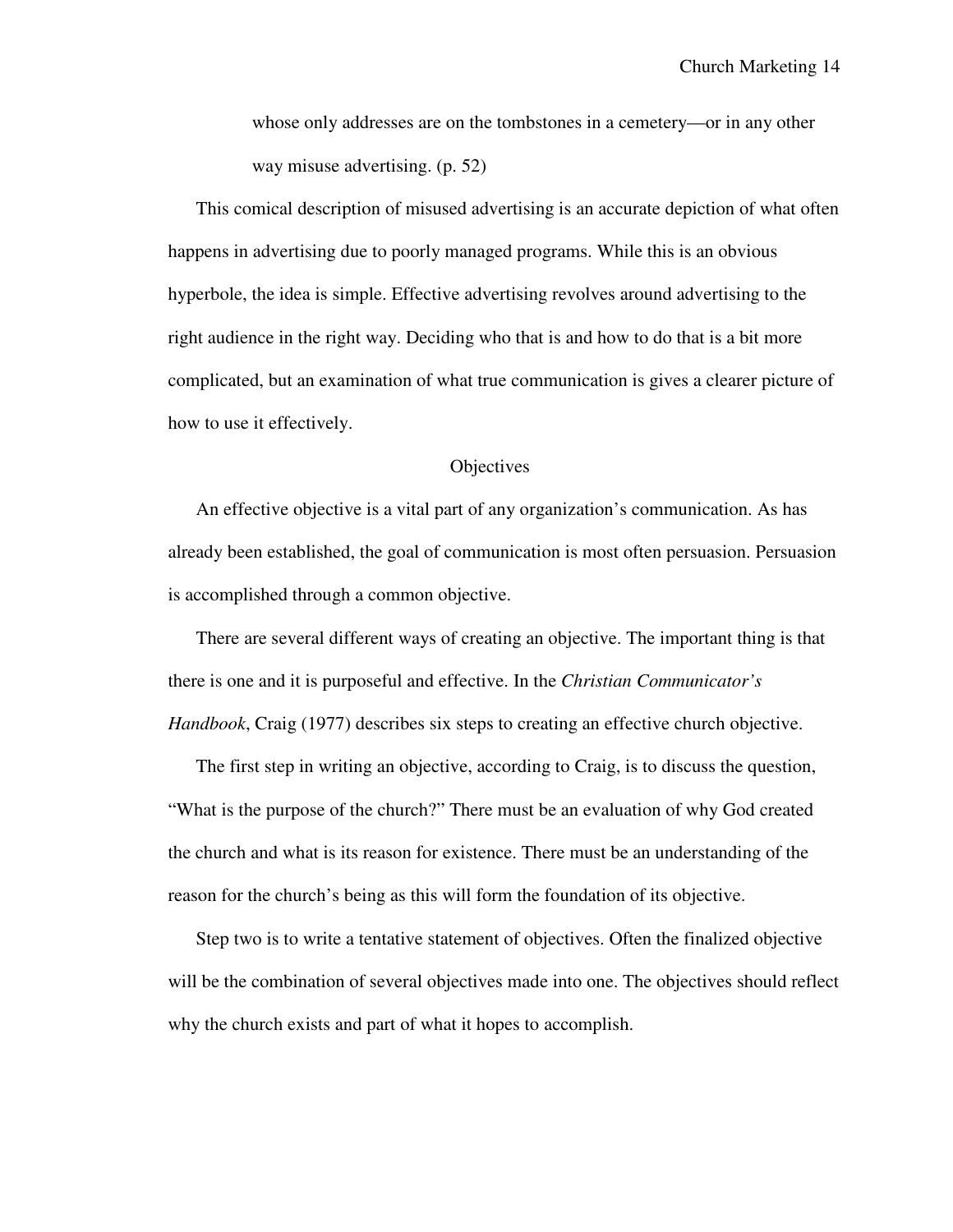The third step is to test the objective statements. While it is vitally important that the heart of the church is seen through the objective, it can only be clearly communicated through a well thought out and clear, understandable objective statement. As in all communication, it is important that the audience can understand what is trying to be communicated. The purpose must be communicated through the objective. Fancy words and fluff will not accomplish the overall goal of communicating the church's message. The objective should give the church direction for future action. It is important that the objectives move the church toward its goals rather than restrain it.

Step four is to circulate the objectives for review. Several groups or persons should discuss and review the objectives. Having several people review it will allow diverse and different perspectives to be aired.

 Step five is to revise the objectives. After an intense evaluation of the objectives, revisions should be considered. These revisions will help to fine tune any details that need to be made clear.

The sixth and final step is to present the objectives to the church for discussion and adoption. It is crucial that the church understands and accepts the objectives. The whole group should be in agreement as to the purpose of the church. If they are not all working towards a common goal, they cannot accomplish their common purpose, nor can they head to a future that is productive and effective (Craig, 1977).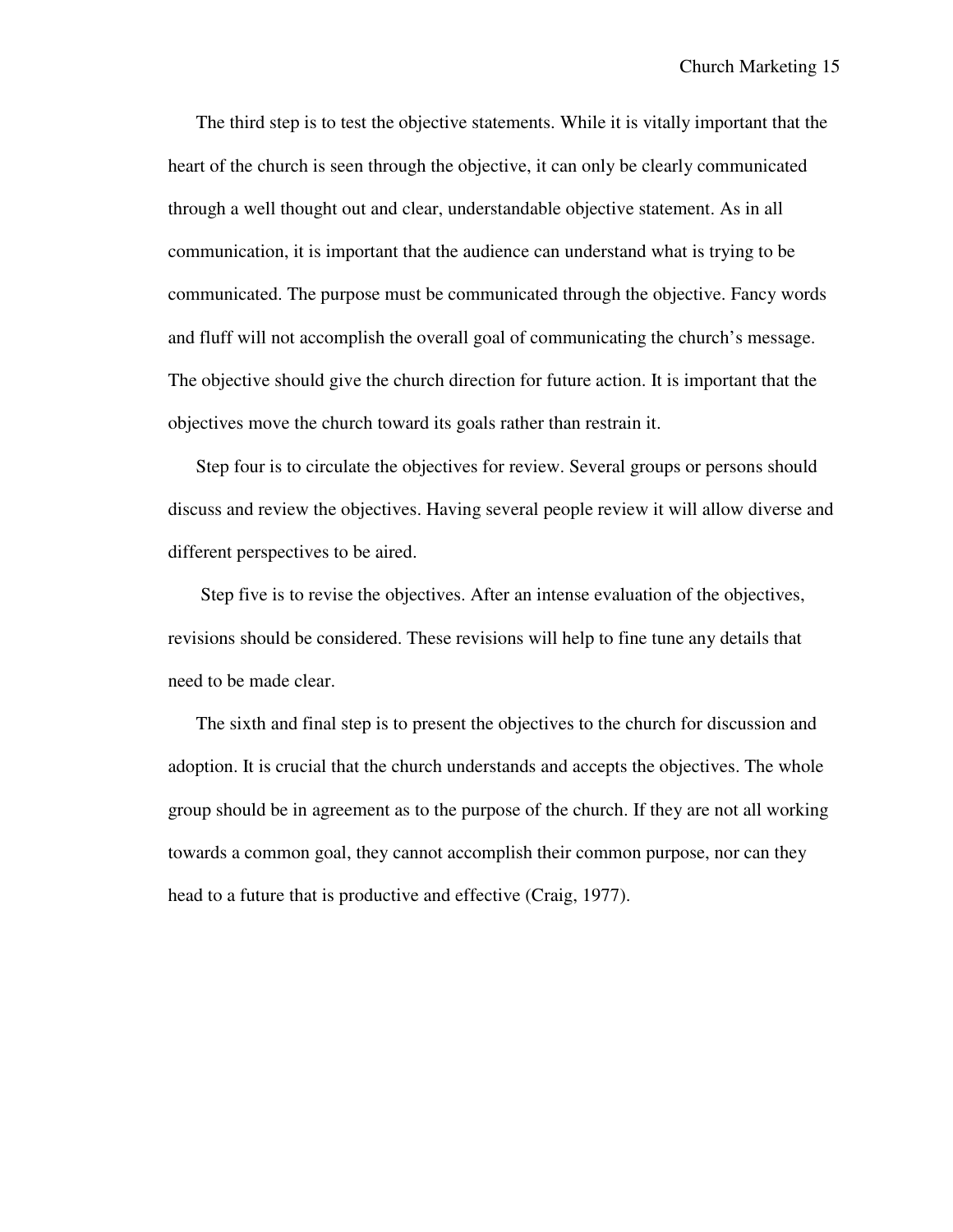## Audience

Church communication is much different in today's culture than it was a hundred, fifty, or even twenty years ago. Effective advertising and public relations must be ever changing with society. There are certainly basic principles that remain timeless, but with new advances in technology, it is crucial that marketing changes and advances with the times as well. In order to know how to reach a given audience, one must first know who that audience is.

In all aspects of communication, it is important to consider the audience. If the audience does not understand, the message has missed its purpose. Audience analysis is key to deciding what to say and how to communicate it. Audience analysis includes evaluating situation variables. These might include occasion, audience size, organizational culture, environment, and time considerations (Disanza and Legge, 2005).

Today's churches often revolve around the audience that attends. It is not uncommon to have a variety of churches in a small area that have completely different services on a weekly basis. One church might be geared towards college students with a Christian rock band and a young pastor with edgy sermons. The building, location, and even staff would probably be geared toward that audience.

A church right down the street might be geared toward a different audience. The music might be composed mostly of hymns and the pastor more traditional never caught without a suit and tie. Neither one of these is right or wrong as long as they are both acting biblically and following the Word of God, but it is important in the world of communication to understand that these two are completely different and should be approached in completely different ways.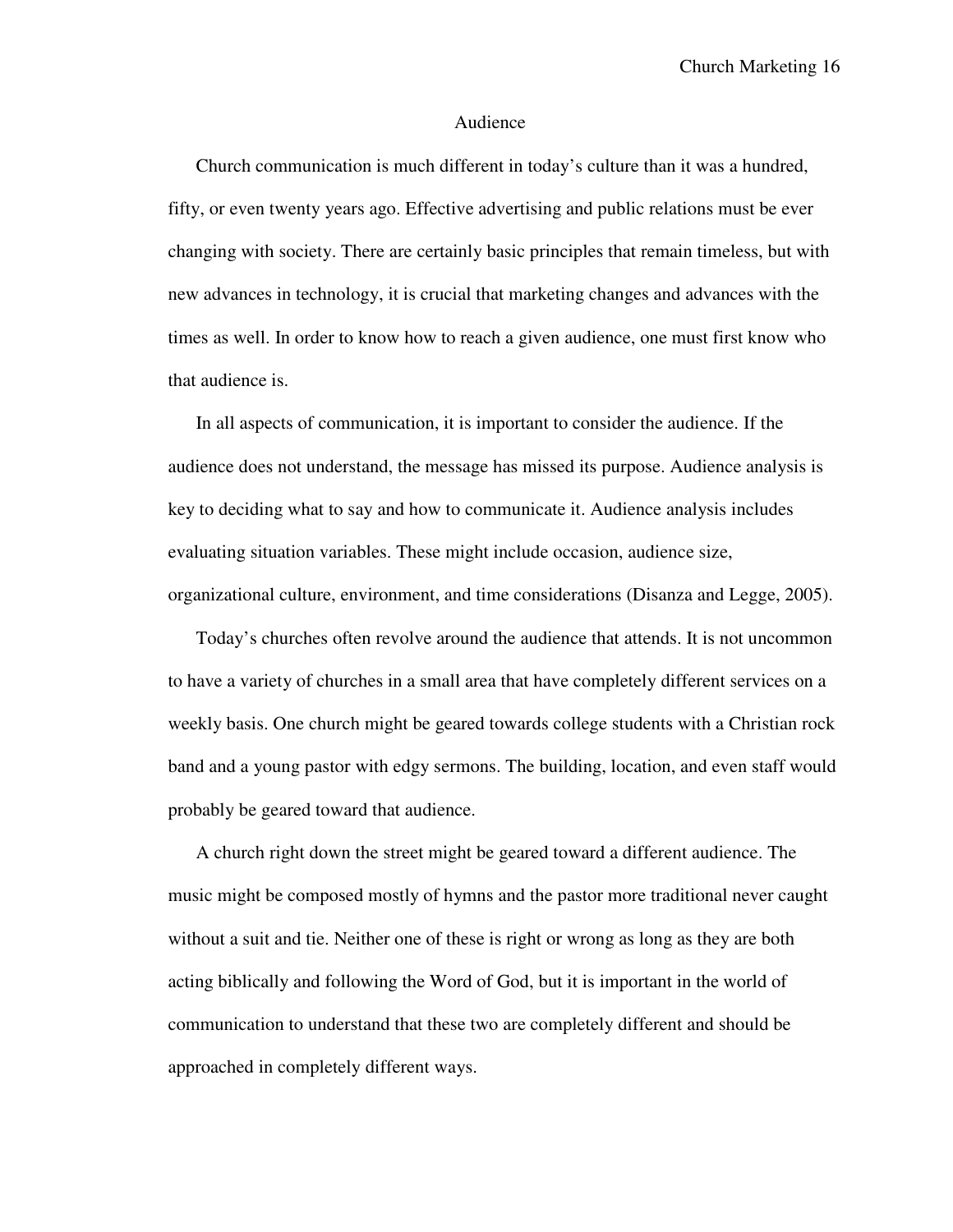The church that is geared toward college students might use email newsletters whereas the more traditional church might use the postal service as its most effective form of communication. Either way, it is crucial that the communications director at both locations understands the audience and work with that in mind.

It is important for a communications professionals working in a church to understand the effective forms of communication. A church that functions more traditionally would not spend as much of its budget on a media director or a webmaster to manage its website. The money would be better spent invested in personal relations and brochure mail-outs.

Churches geared toward an audience that surfs the internet daily would do better to invest money in someone who can effectively run the website and use web relations to communicate. The bottom line of effective communication is knowing and understanding the audience. In a church, the same message should be communicated whether it is done online or through the bulletin. The issue is not how it is distributed, but rather, the effectiveness of the message and its delivery.

## Technology

Communications plans vary from organization to organization and from church to church. As previously discussed, understanding one's demographic is the key to understanding what the most effective form of communication will be. One form of communication that is growing exponentially and being used more often in all organizations, including churches, is technology. The advances in technology have created possibilities that were unheard of twenty or even ten years ago.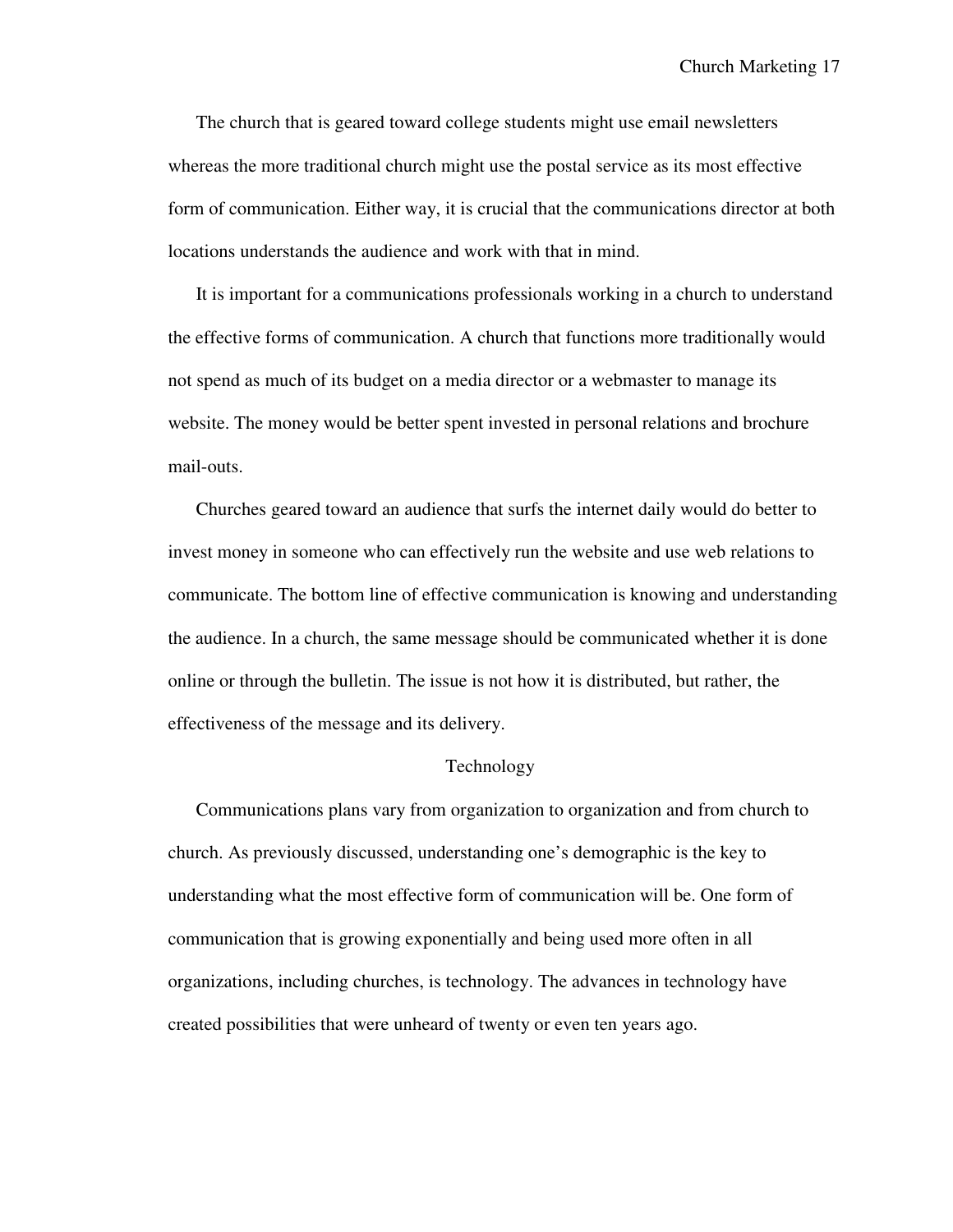According to Wilson, generations are becoming more visually oriented due to contemporary media than previous generations. Feeling and instinct are valued over reason. The Gospel requires much more than simply an emotional response. However, emotions can be used as a vehicle to present the Word of God. Using new media and technology, churches can better reach a younger generation that faces these new stimuli on a daily basis in the secular world. The church has been entrusted with the task of communicating the truths of the Word of God. Using these feelings that can speak through the whole man is one way of effectively understanding one's audience and applying planned public relations in a church (Wilson, 1975).

While some churches prefer more traditional ways that involve less technology, many are embracing these advances and using them as an effective form of reaching an audience that has become acquainted with and completely familiar with technology and its ever changing pace.

#### Creating a Workable Plan

According to Kiser (1992), six steps will help a church create a workable plan. These steps outline the effective measures to consider when creating an integrated marketing communications plan.

Step one is to define the target audience. Every church will have a different audience due to location, programs, size, and ministries. Depending on the purpose of the plan, the audience can be defined narrowly or broadly. The more narrow the target, the more pointedly you can prepare promotion.

Keep in mind that the congregation may be one of your largest targets. The outside world will be difficult to reach if you have not first taken care of what is on the inside.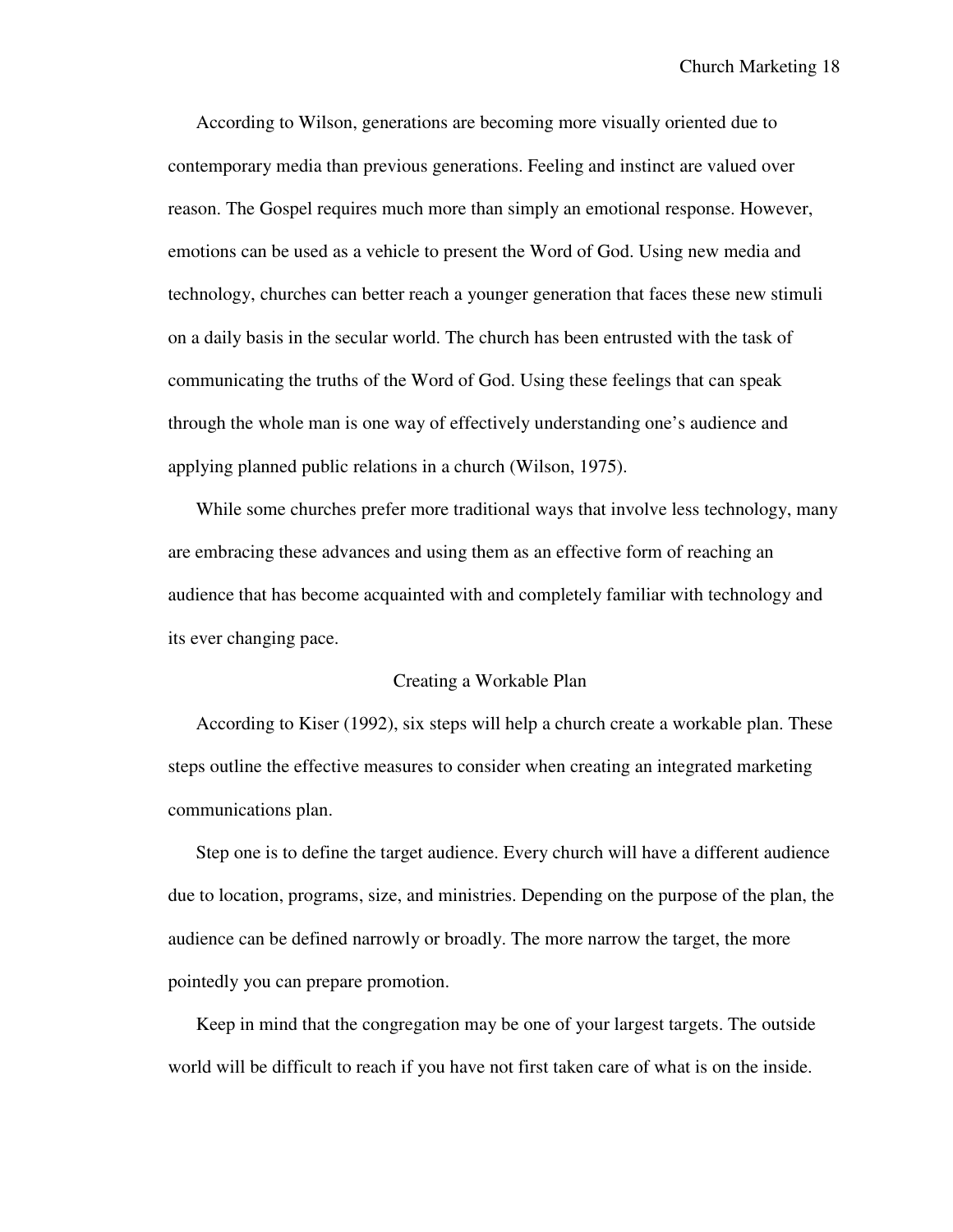Kiser (1992) writes, "A wise planner records the demographics—general information such as where to live, median ages, sex, marital status—and psychographics—attitudes interests, and opinions. These tools help tell us to whom we are targeting our approach and, in turn, help us to do a better job" (p. 52).

The second step, according to Kiser (1992), is to define the problem. The problem could range from apathy in the congregation to lack of funds. Each church will face different problems at different times, but it is important to define the problem and establish it as such so as to set goals that will lead you to fixing the problem.

Setting measurable goals is the third step in this plan. In all goal setting, it is important that the participants are aware of the purpose of the goal. If an objective is set to raise money for a building project, this goal is essentially achieved with the first dollar that is donated. Goals that are not measurable do not help to motivate the church to action.

The next step is to determine possible approaches. This step is similar to the implementation process that will be discussed further in the section on putting together a communications plan. The more a message is reinforced, the more likely someone will hear it and comprehend it. Deciding on multiple approaches to achieve a goal will help to determine the most effective and efficient way to use funds. In some cases, more than one method may be used to reinforce a message.

Step five is to determine visible events. While some projects can be promoted through discussions, most should be visible. Visible events will give everyone something to rally around. It is a tangible way to carry out promotion.

The sixth and final step is to plan supporting contacts. Promotion is the key to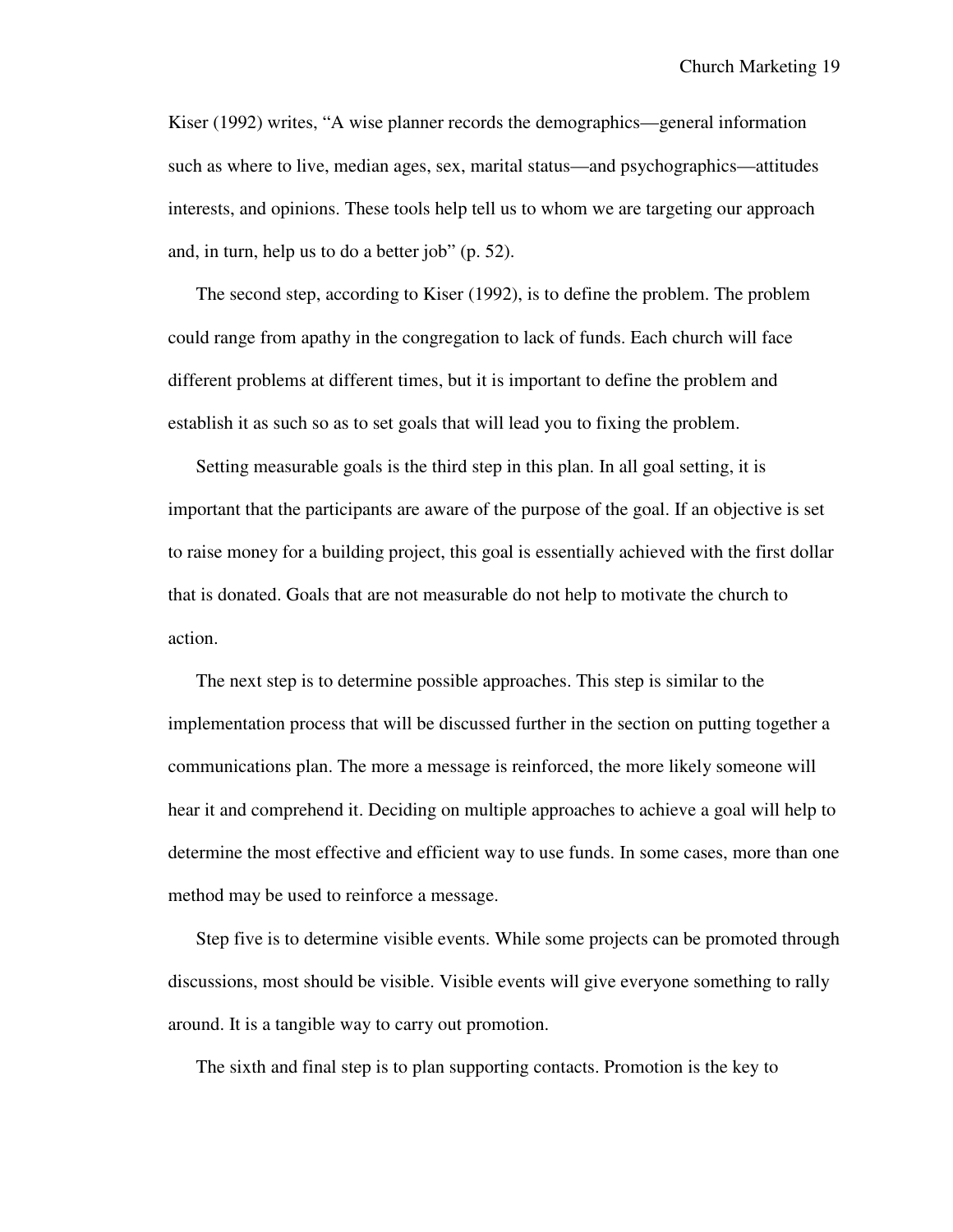advertising, and it is essential to achieving communications goals. Promoting something for a short period of time is an excellent idea, however if it is a constant problem, then it should be followed up on a regular basis. Find other departments within the church that can echo the ideas being promoted. The idea here is to essentially hit it from every angle.

Keeping all of these steps in mind, it is important to put everything down on paper. Writing down ideas and strategies gives them drive and purpose. The next few pages will discuss the specifics of writing a workable communications plan for a church (Kiser, 1992).

### Examples of a Workable Plan

The following is a potential plan for the marketing of a church. As has already been discussed, it is important to have a plan laid out for the church. A business would not expect to successfully advertise without a laid out plan. A church cannot hope to promote its services or events without a defined plan. The following is an outline of what a promotion plan could look like for a church.

#### *Mission Statement*

It is important to set a goal for each individual project or event that is being advertised, but it is also important for the church as a whole. This goal could come in the form of a mission statement. Here are a few real examples of some mission statements that have been used by real churches in North America.

People's Church

200 West Grand River Avenue

East Lansing, Michigan 48823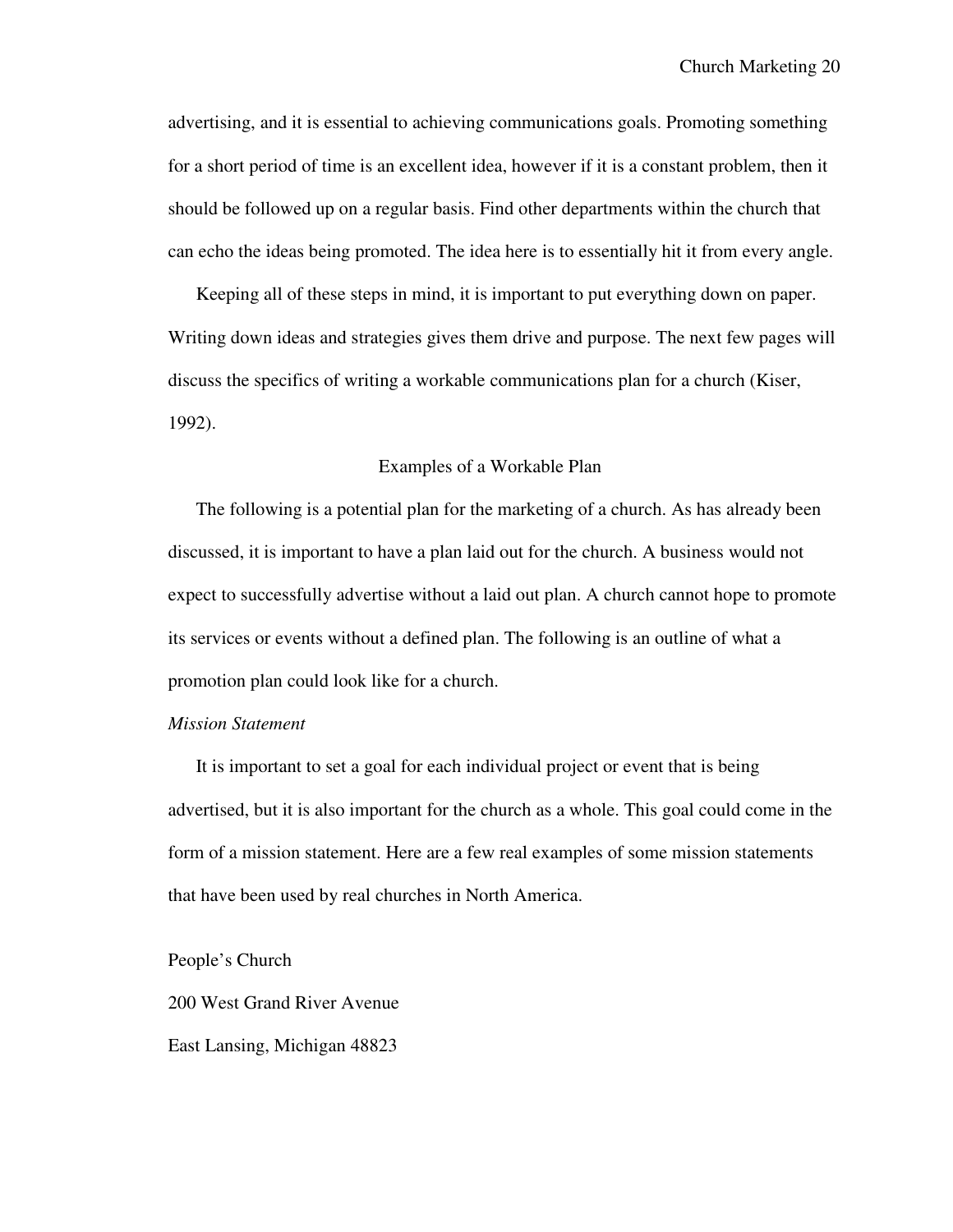Mission Statement:

 *People's Church is called to proclaim the Gospel of Christ and the beliefs of the evangelical Christian faith, to maintain the worship of God, and to inspire in all persons a love for Christ, a passion for righteousness, and a consciousness of their duties to God and their fellow human beings. We pledge our lives to Christ and covenant with each other to demonstrate His Spirit through worship, witnessing, and ministry to the needs of the people of this church and the community.* 

First CME Church

3600 MacInnes

Anchorage, Alaska 99508

Mission Statement:

*Reaching out to the World...Preaching to the Unsaved...Teaching the Saved to Serve.* 

Riverside Community Church

10301 Eagle River Loop Road

Eagle River, Alaska

Mission Statement:

*At Riverside Community Church we're not about "having it all together" or even pretending we do. We're just a family trying to grow together toward a God who knows us and can help us put all the pieces of this sometimes bizarre world into*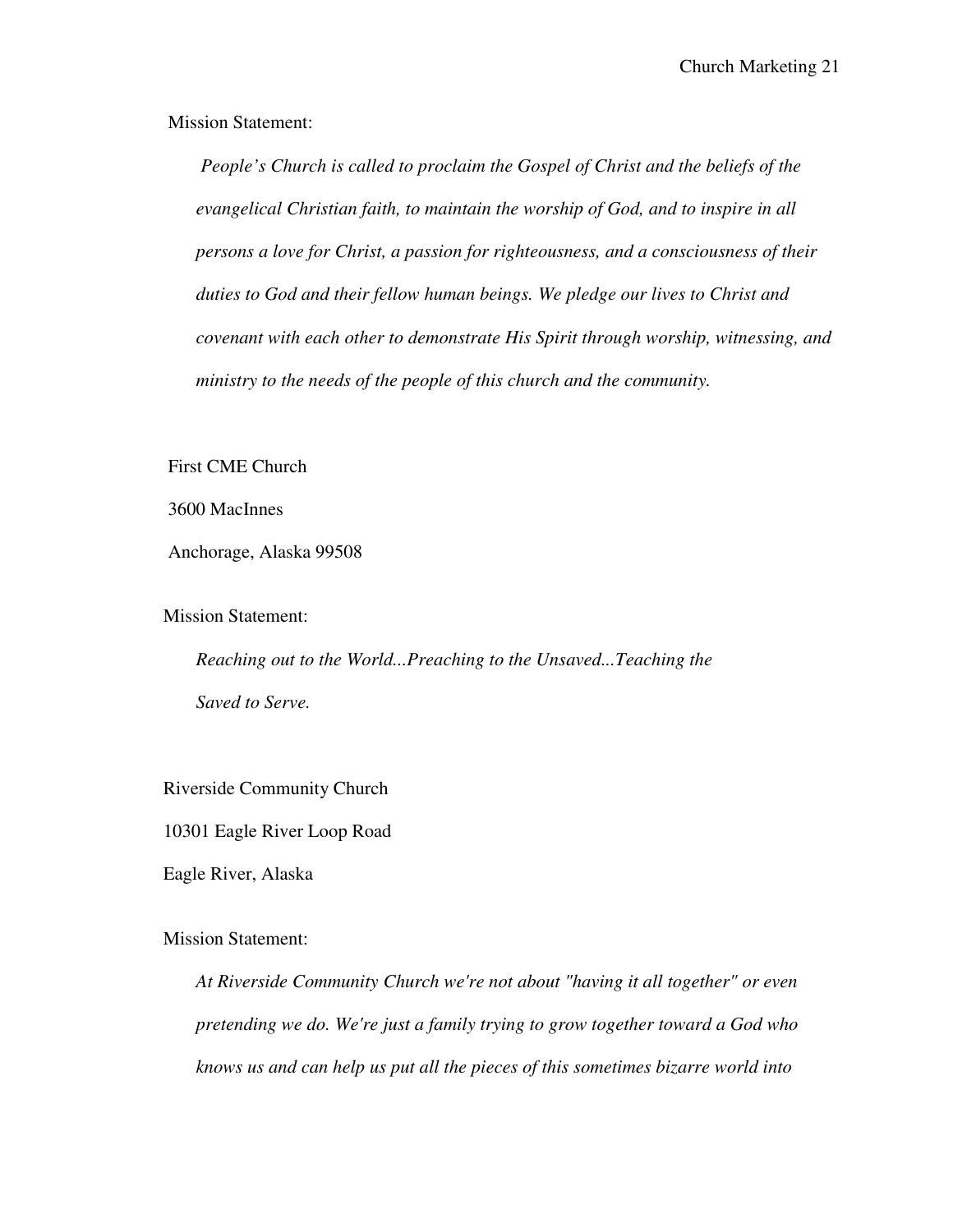*perspective. We may not have all the answers but we know someone who does. In fact He not only has the answers...He made up the questions.* 

New Hope Baptist Church

551 New Hope Rd.

Fayetteville, GA 30214

Mission Statement:

*New Hope exists to enable people to become obedient followers of Jesus Christ.* 

 As these statements illustrate, there are several different ways to clearly define a mission. The important thing is that it is clearly defined. This important step would never be overlooked in a business. A goal that is not set cannot be achieved. Some mission statements are long while others are short. Some encompass the singular goal of the church itself while others encompass several goals the church hopes to achieve. Either way, it is important to write a purposeful mission statement for a church.

 A mission statement will typically remain the same for long periods of time. If the church undergoes a major change, shift in leadership or renovation, the mission statement might change to adjust to the changing congregation or purpose of the church. For the most part, however, this statement should be classic and traditional enough to withstand the shifting lingo of changing generations.

#### *Objective Statement*

 While a mission statement will remain with the church for a period of time, specific project objectives will probably change as projects are created and completed. It is important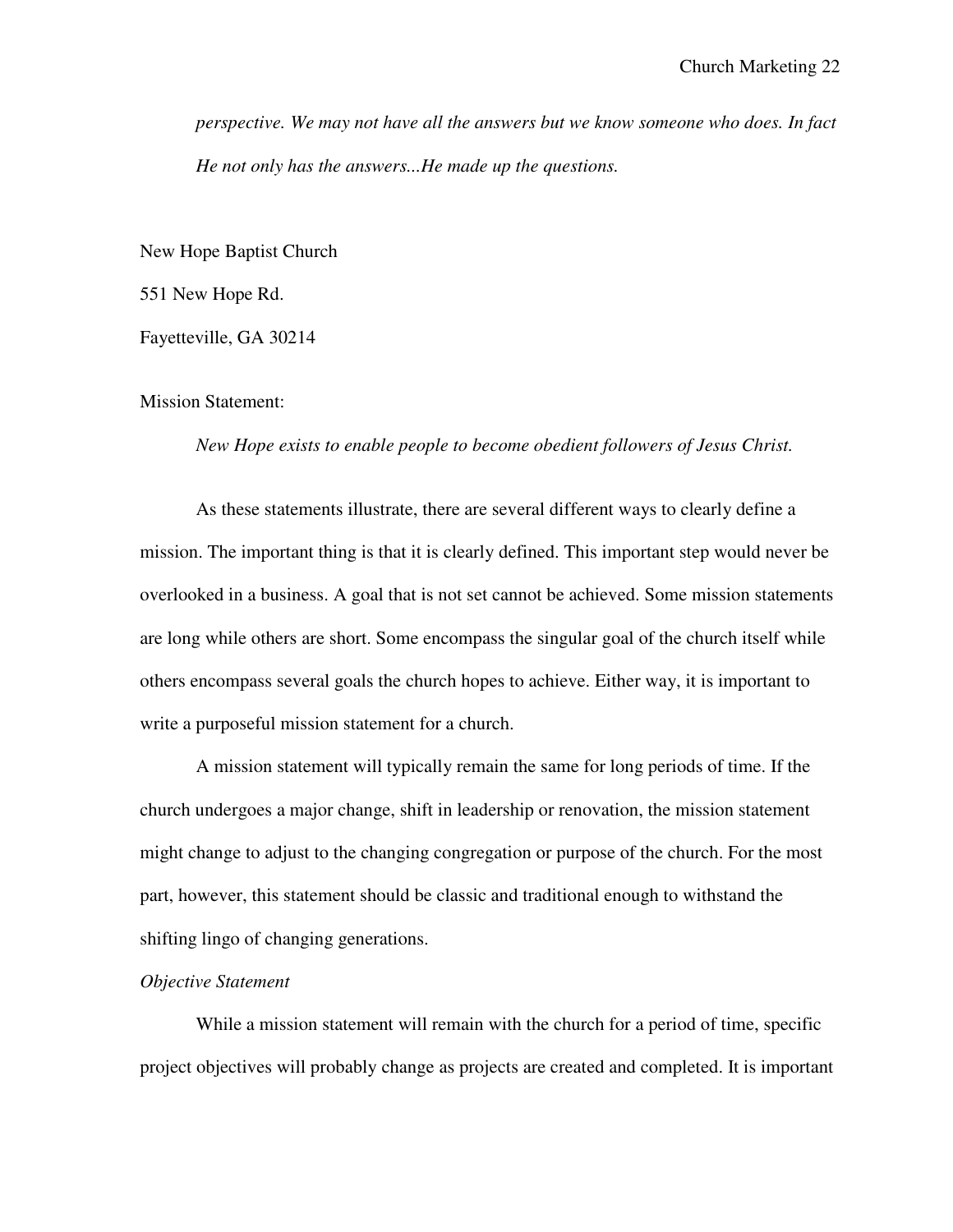to set regular goals according to different plans that may arise. For example, if a church runs a promotion to increase awareness of small groups within the community, an objective statement might be formulated to define the purpose of that specific project. This is an important step because it sets a goal that can motivate action. Here are a few examples of objective statements that could apply to different projects.

### *Examples*

Example 1: A church wants to raise money for a new youth building. The goal is to raise \$100,000 over the period of a year. An objective statement for this church could be written as follows:

*Our goal is to increase our budget by 10% over the next year in order to achieve our goal of raising \$100,000 for the youth building project because we believe that creating an environment that is exciting for the youth will help us reach an audience that might not otherwise come to our facilities.* 

Example 2: A church wants to get the community more involved in small group Bible studies. They have decided to use door-to-door visitations as their method of advertising. An objective statement for this church could be written as follows:

*Our goal is to reach our community through door-to-door visitations with the end goal being to increase attendance by 12% over the next six months. We do this because we believe that every person in our community needs to hear the message that we preach which is the love of God.*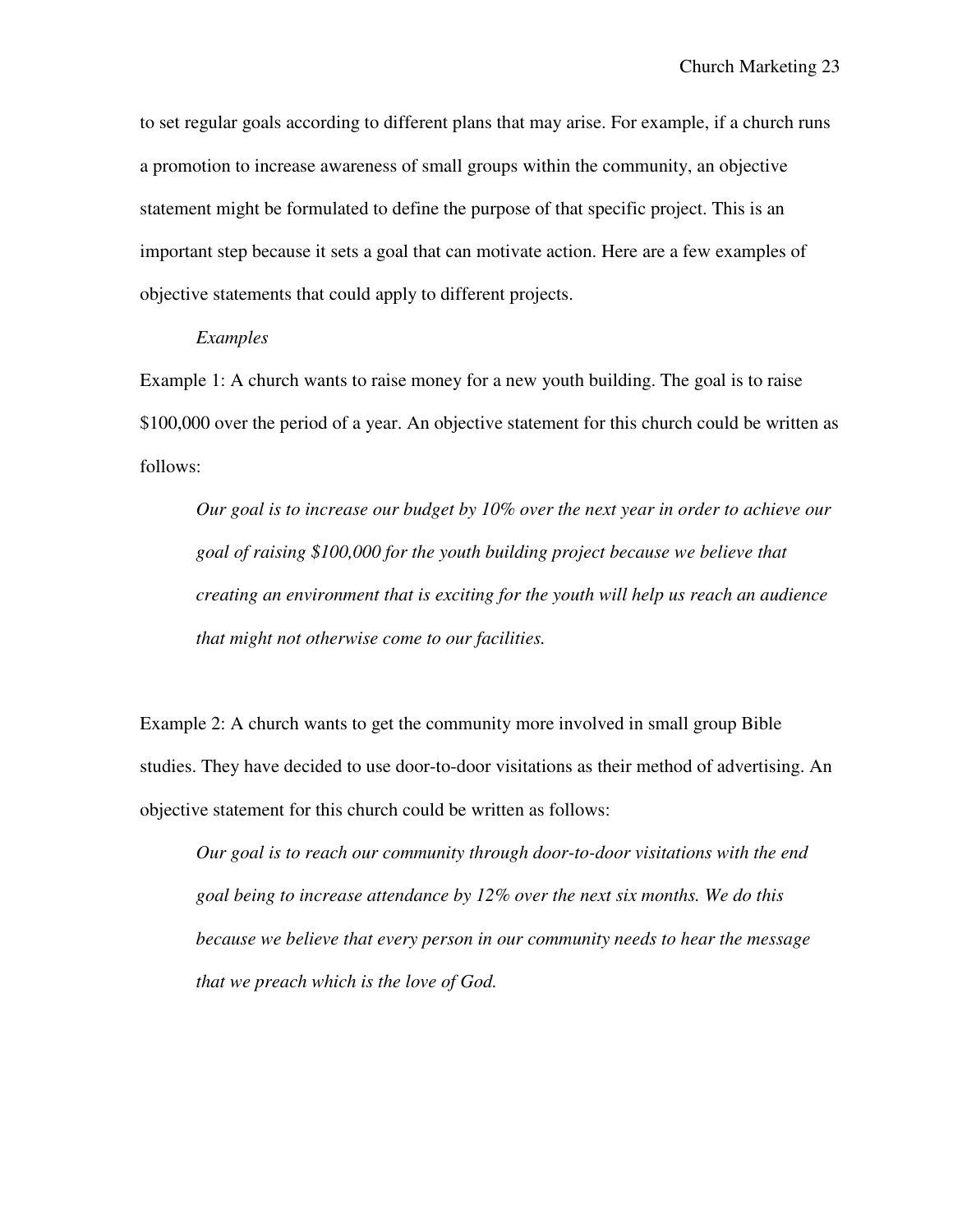*Guidelines.* Every project that is created is different. An objective statement will almost never be the same for more than one project. There are, however, guidelines that should be followed when writing objective statements. These guidelines will help establish a clearly defined goal that can motivate action and bring reality to goals.

 First, an objective should be unit-oriented. This basically means that an objective should be defined for the department that is to complete it. If the goal is set for the whole church, then it can be defined as such, however, if it is more specifically for certain departments of the church, it should be written in a way that that is clearly understood.

 An objective should also be time-bounded. Giving an objective a time limit helps to make it attainable. If there is no time period by which to have a task completed, it could essentially go on forever. This time frame will help set a pace and keep an objective from being worn out.

 Next, an objective should be realistic. No one enjoys failing. Setting unrealistic objectives only invokes feelings of failure or dissatisfaction. Setting a goal that is attainable will help keep the church excited about given projects and focused on the end result. When the goal is achieved, the feeling of satisfaction will raise morale and support within the church.

 Objectives should be measurable. If there is no way to measure the effectiveness of an objective, it will be difficult to establish whether it was accomplished. This point ties in with making objectives realistic. It is important to measure your outcomes to review whether the goal was accomplished.

 Finally, objectives should be specific. Making specific objectives will help to focus the group as well as provide a clear purpose. Every individual has unique ideas that can be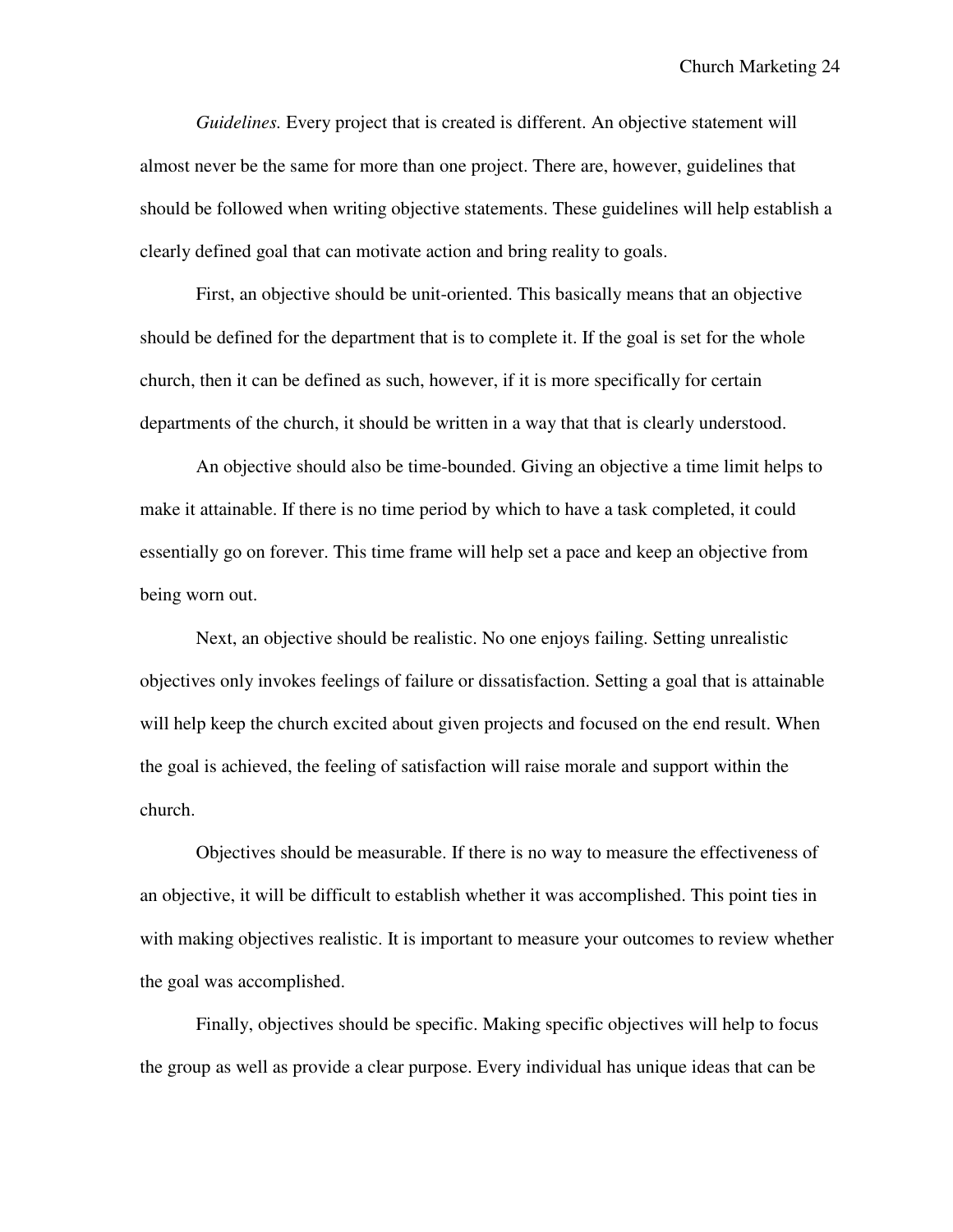beneficial to the overall goal of the church. However, these differing views can be conflicting if a specific task is trying to be accomplished. By writing an objective that is specific, it is easier to see and clearly define what you are hoping to accomplish. It will help put the church on the same page in a clearly defined objective (Parente, 2006).

### *Strategies*

 Strategies are another important part of the public relations within any organization, including the church. Strategies are basically the steps that are taken to get a church to its goal. Strategies are important because they define a path that will direct a church towards its end goal. They clearly set out what will be done to accomplish the end goal. Listing out the strategies can give a clear picture of what needs to be done to accomplish goals.

 Strategies are statements that give a call to action. The following could be a list of potential strategies that a church might implement for promotion:

- Participate in the local fair to raise awareness of our services within the community.
- Set up weekly visitations to the houses in our community that visited our church.
- Partner with a local mission organization to support missionaries from our community.
- Send out weekly updates of upcoming special events and services.

• Hold a fundraising event to raise money for the Operation Christmas Child program. Strategies are typically more specific than objectives. They give action to goals.

These strategies can be assigned to different departments or given to the whole church. The idea behind strategies is to show how objectives can be accomplished.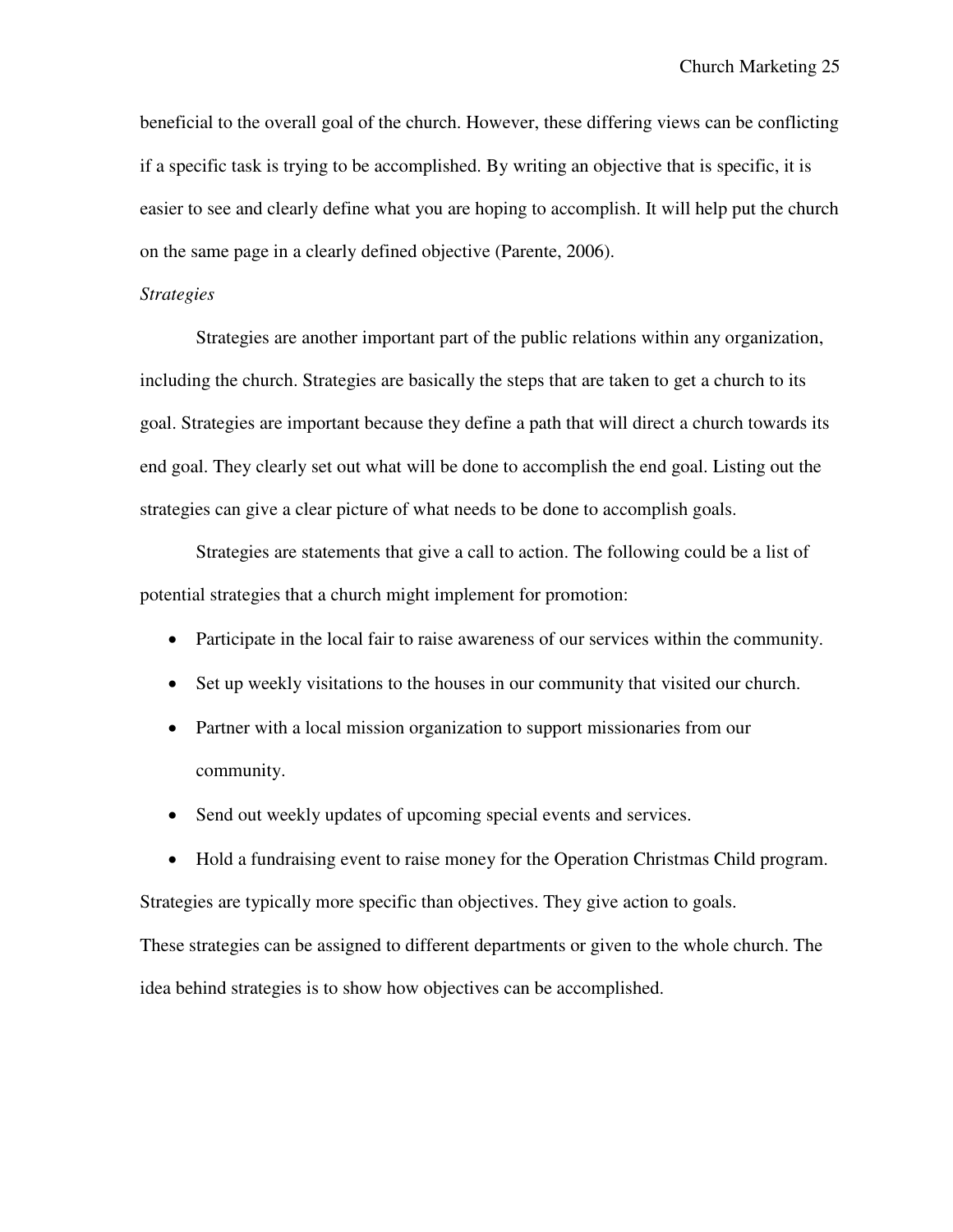Church Marketing 26

## *Implementation*

 Implementation is another important part of any communications plan. It is the follow-through of everything that has been established. Formulating objectives and writing strategies are essentially pointless if they are never used. Implementation is the process of completing the task. A plan might be devised that illustrates the specifics of what will be completed in the given time.

## *Evaluation*

 Finally, evaluation is an extremely important part of any communications plan. It is often overlooked because it does not always directly affect the audience. It is important, however, to evaluate what has been completed. Evaluation is possible because of the several steps that were discussed about strategies. Creating objectives that are measurable allows for evaluation. Evaluation is evidence of what has been completed. It can be a great way to motivate the church by giving praise for what has been completed. It can also be a great way to see what still needs to be done. Not reaching a goal the first time you set it is not the end of the world, but never reaching that goal does not accomplish your purpose. Evaluation should not be overlooked as it will serve as a great foundation of measurement for your whole plan.

 Each of these things, mission statements, objectives, strategies, implementation and evaluation, plays a vital role in the communications for any church. Together these steps form a plan that will bring organization and purpose to ideas.

 The line between a ministry and a business can seem blurry at times if viewed from the wrong angle. The information presented here has been approached mostly from the business side of things. Church marketing can be a difficult subject for many because it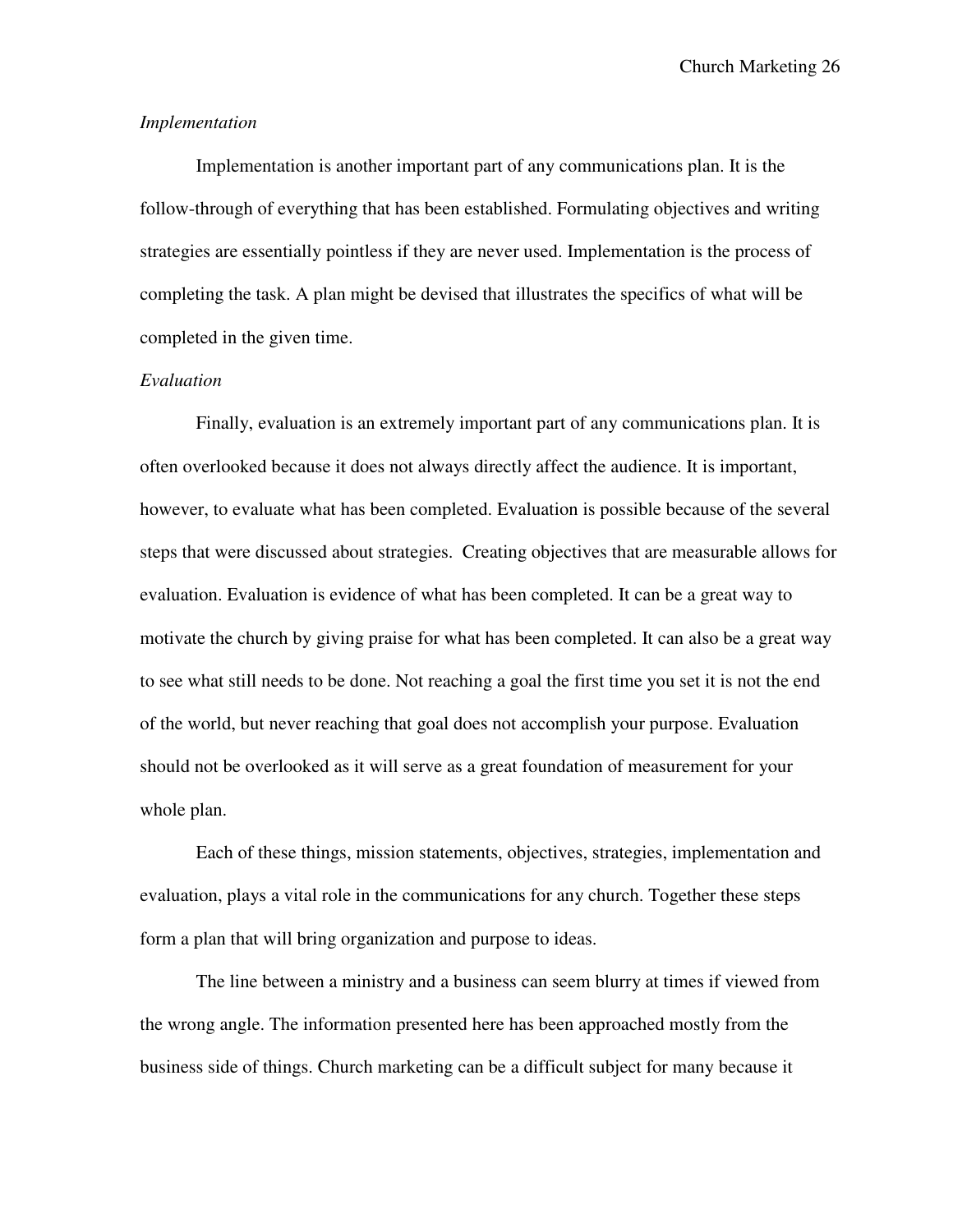seems "blasphemous," perhaps even something Jesus would turn a table at as He did in Matthew 21. There is evidence throughout the Bible, however, that supports the idea of excellence. In this changing generation, excellence will not be achieved by ineffective, outof-date methods. The message of Jesus Christ and His love for mankind must be the driving force that motivates every promotion, advertisement and marketing strategy that a church engages in. Apart from Christ, the church ceases to exist. Marketing is simply a way to give a method to the idea of the Great Commission found in Matthew 28:19: "Therefore go and make disciples of all nations, baptizing them in the name of the Father and of the Son and of the Holy Spirit, and teaching them to obey everything I have commanded you. And surely I am with you always, to the very end of the age" (NIV). Churches must learn to function with the excellence of a business, but with the attitude of Christ.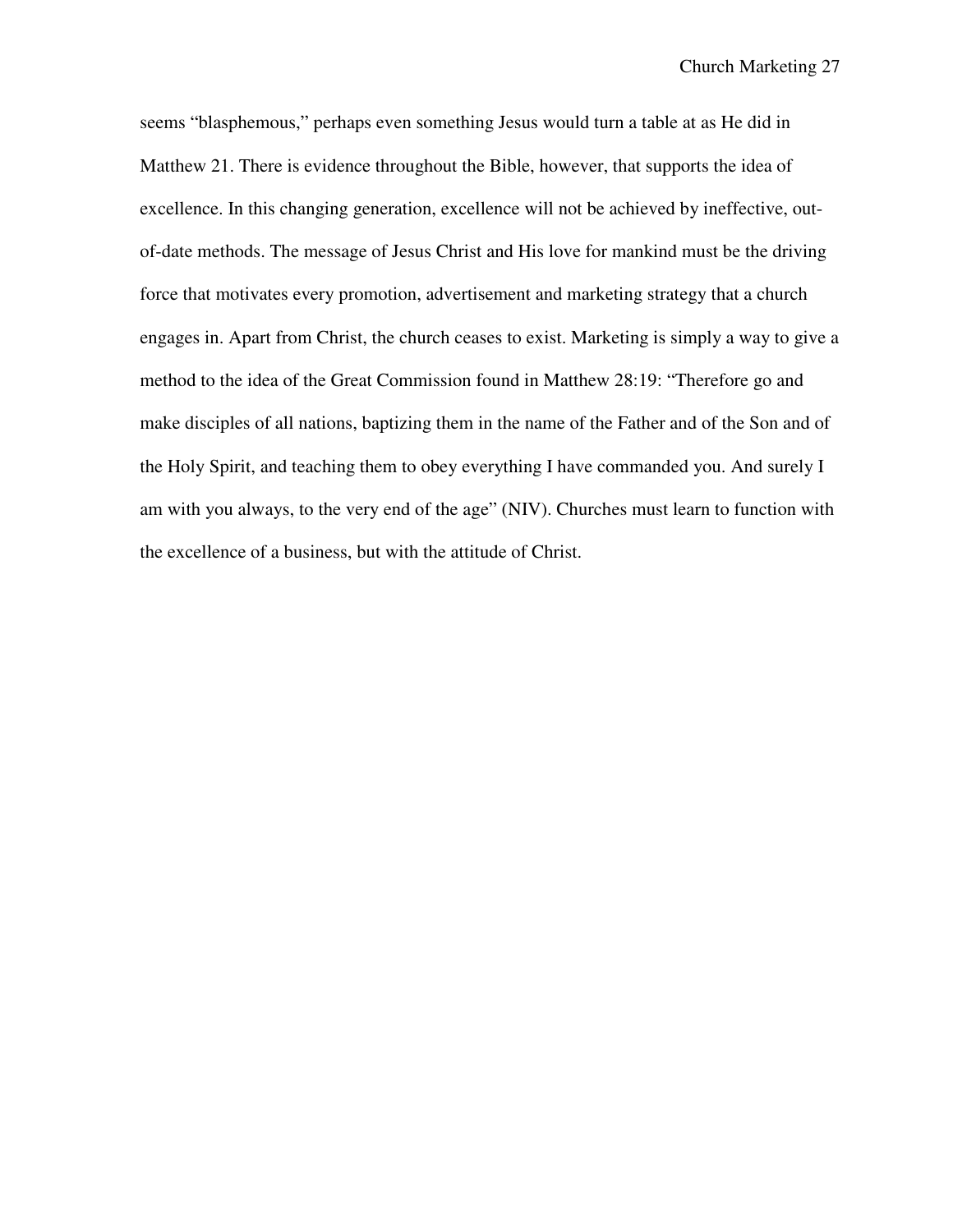#### References

Badaracco, C. H. (2005). *Quoting God.* Waco, TX: Baylor University Press.

Barrows, W. J. (1962). *How to publicize church activities*. Westwood, NJ: Fleming H Revell.

- Brit, S. H. (1978). *Psychological principles of marketing and consumer behavior*. Lexington, VA: D.C. Heath.
- Cody, J. P. (June 16, 2008). *Ministry vs. business.* Retrieved September 11, 2008 from http://www.churchmarketingsucks.com/archives/2008/06/ministry vs\_bus.html#more.
- Craig, F. A. (1977). *Christian communicator's handbook: A practical guide for church public relations, Revised*. Nashville, TN: Broadman Press.
- Crockett, W. D. (1974). *Promotion and publicity for churches*. New York: Morehouse-Barlow.
- Cutlip, S. M., & Center, A.H. (1964). *Effective public relations.* Englewood Cliffs, NJ: Prentice-Hall.
- Disanza, J. R., & Legge, N. J. (2005). *Business and professional communication: Plans, processes, and performance.* (3<sup>rd</sup> ed.) Boston, MA: Pearson Education.

Dunkin, S. (1982). *Church advertising: A practical guide*. Nashville, TN: Abingdon.

Edwards, T. R. (1970). *Publicize your church*. Cincinnati, OH: Standard Publishing.

Harral, S. (1945). *Public relations for churches.* New York, NY: Abingdon-Cokesbury Press.

Johnson, P. A., Hushaw, C. C., & Temme, N. (1962). *Telling the good news: A public relations handbook for churches*. Saint Louis, MO: Concordia Publishing House.

Kiser, W. (1992). *Promotion strategies for the local church*. Nashville, TN: Broadman Press.

- *Missionstatements.com.* (2007) Retrieved September 6, 2008 from http://www.mission statements.com/about.html.
- Noble, N. (1988). *Advertising your church services: Using the media to reach your community.* Cincinnati, OH: Standard Publishing.